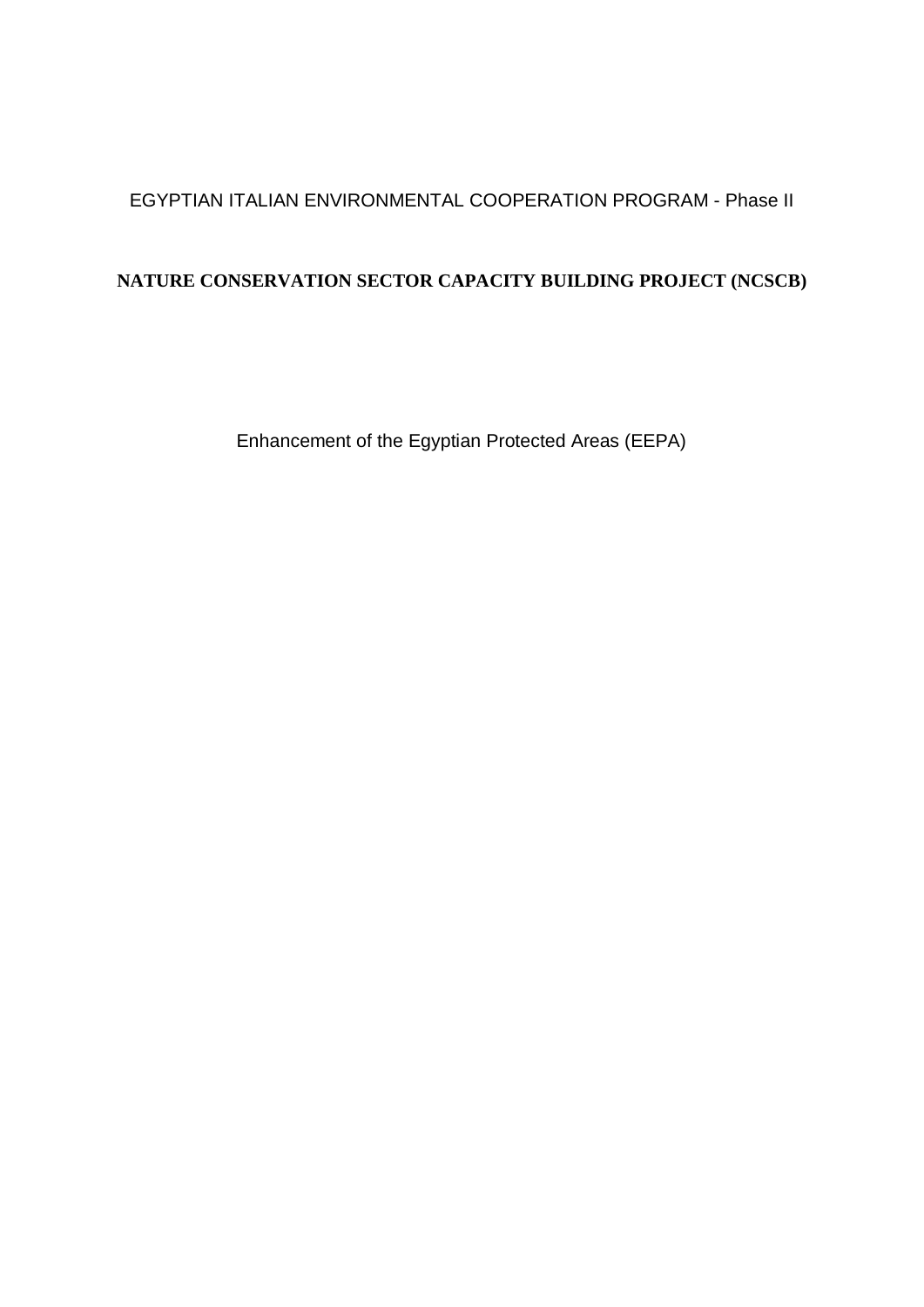| 1. |                  |                                                                                                                                                                                                                                       |                 |  |  |  |
|----|------------------|---------------------------------------------------------------------------------------------------------------------------------------------------------------------------------------------------------------------------------------|-----------------|--|--|--|
| 2. |                  | $\overline{\qquad \qquad }$ 2<br><b>Context</b>                                                                                                                                                                                       |                 |  |  |  |
|    | 2.1.             | Origins of the initiative and lessons learned from the EIECP related projects 2                                                                                                                                                       |                 |  |  |  |
|    | 2.2.             |                                                                                                                                                                                                                                       |                 |  |  |  |
|    | 2.3.             |                                                                                                                                                                                                                                       |                 |  |  |  |
|    | 2.4.             | Short Description of the 4 Protected Areas 2008 and 2008 and 2008 and 2008 and 2008 and 2008 and 2008 and 2008 $\pm$                                                                                                                  |                 |  |  |  |
|    | 2.4.1.<br>2.4.2. |                                                                                                                                                                                                                                       | $\overline{4}$  |  |  |  |
|    | 2.4.3.           |                                                                                                                                                                                                                                       |                 |  |  |  |
|    | 2.4.4.           |                                                                                                                                                                                                                                       |                 |  |  |  |
|    | 2.5.<br>2.5.1.   | Project Stakeholders, Targets and Intended Beneficiaries __________________________________7<br>UNDP support<br><u> 1989 - Johann Barn, mars ann an t-Amhainn an t-Amhainn an t-Amhainn an t-Amhainn an t-Amhainn an t-Amhainn an</u> | $\tau$          |  |  |  |
|    | 2.5.2.           | The Italian support                                                                                                                                                                                                                   | $7\phantom{.0}$ |  |  |  |
|    | 2.5.3.           |                                                                                                                                                                                                                                       |                 |  |  |  |
| 3. |                  |                                                                                                                                                                                                                                       |                 |  |  |  |
|    | 3.1.             |                                                                                                                                                                                                                                       |                 |  |  |  |
|    | 3.2.<br>3.2.1.   | $\sim$ 8<br><b>Specific Outputs</b><br>Activity 1: The cultural heritage in the Gilf Kebir is enhanced and protected, through a restoration                                                                                           |                 |  |  |  |
|    |                  | intervention of the rock arts of Wadi Sura Cave (Cave of the Swimmers) and Foggini-Misticawi Cave (Animals                                                                                                                            |                 |  |  |  |
|    | Cave)<br>3.2.2.  |                                                                                                                                                                                                                                       |                 |  |  |  |
|    | 3.2.3.           | Activity 3. Target areas better managed and controlled, and sound ecotourism promoted: 10                                                                                                                                             |                 |  |  |  |
|    | 3.2.4.           | Activity 4. Dissemination of information on the Protected Areas and communication improved: 11                                                                                                                                        |                 |  |  |  |
| 4. |                  | Threats, opportunities and challenges in the management of the four Protected Areas __ 12                                                                                                                                             |                 |  |  |  |
| 5. |                  |                                                                                                                                                                                                                                       |                 |  |  |  |
|    | 5.1.             |                                                                                                                                                                                                                                       |                 |  |  |  |
|    | 5.2.             |                                                                                                                                                                                                                                       |                 |  |  |  |
| 6. |                  | Sustainability and management of the Project ___________________________________                                                                                                                                                      | 15              |  |  |  |
|    | 6.1.             | <b>Project administration</b>                                                                                                                                                                                                         | 15              |  |  |  |
|    | 6.2.             |                                                                                                                                                                                                                                       |                 |  |  |  |
|    | 6.3.             |                                                                                                                                                                                                                                       |                 |  |  |  |
|    | 6.3.1.<br>6.3.2. | National personnel<br>International Technical Assistance<br>16<br>16                                                                                                                                                                  |                 |  |  |  |
|    | 6.4.             |                                                                                                                                                                                                                                       |                 |  |  |  |
|    | 6.5.             |                                                                                                                                                                                                                                       |                 |  |  |  |
| 7. |                  |                                                                                                                                                                                                                                       |                 |  |  |  |
|    | 7.1.             |                                                                                                                                                                                                                                       |                 |  |  |  |
|    | 7.2.             |                                                                                                                                                                                                                                       |                 |  |  |  |
|    | 7.3.             |                                                                                                                                                                                                                                       |                 |  |  |  |
|    | 7.4.             | Annex 4: GENERAL WORKPLAN for the restoration activities (Activity 1) ___________ 23                                                                                                                                                  |                 |  |  |  |
|    | 7.5.             | Annex 5.1: International consultants- TORS for the preliminary assessment mission 25                                                                                                                                                  |                 |  |  |  |
|    |                  |                                                                                                                                                                                                                                       |                 |  |  |  |
|    |                  | Annex 5.2: International consultants- TORS for the restoration intervention (40 days mission) 26                                                                                                                                      |                 |  |  |  |
|    | 7.6.             | Annex 6: List of the international consultants for the restoration activities (the whole cycle                                                                                                                                        | <b>28</b>       |  |  |  |
|    |                  |                                                                                                                                                                                                                                       | I.              |  |  |  |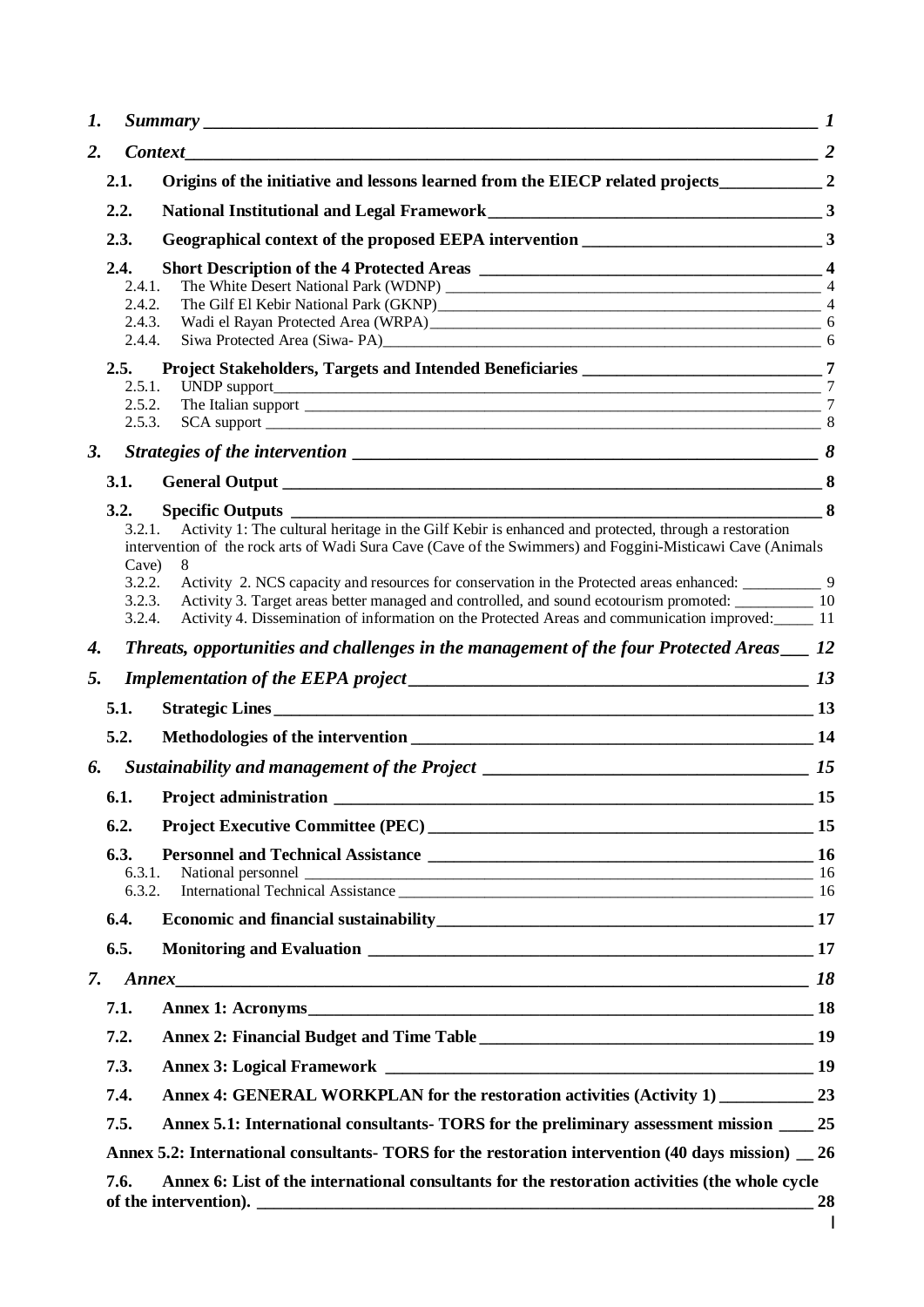# <span id="page-2-0"></span>**1. SUMMARY**

This document describes the approach, objectives, expected outputs, foreseen activities and implementation arrangements of the intervention that will support and enhance the Egyptian Protected Areas of the White Desert, Gilf El Kebir, Siwa, Wady Rayan and their surrounding communities. The proposed project, Enhancement of the Egyptian Protected Areas (EEPA), is to be considered as a component of the Nature Conservation Sector Capacity Building Project (NCSCB) of the Egyptian Italian Environmental Cooperation Program-phase II (EIECP) in accordance with the present binding document.

The intervention includes the enhancement of the precious archaeological and cultural heritage of the Gilf el Kebir National Park. The intervention in the GKNP has a twofold aim: a) enhancing and protecting the precious archaeological and cultural heritage, through the restoration of the rock art located in Wadi Sura Caves (namely "The Swimmers Cave" and "Foggini-Misticawi Animals Cave"); b) promoting the sustainable environmental management of the GKNP.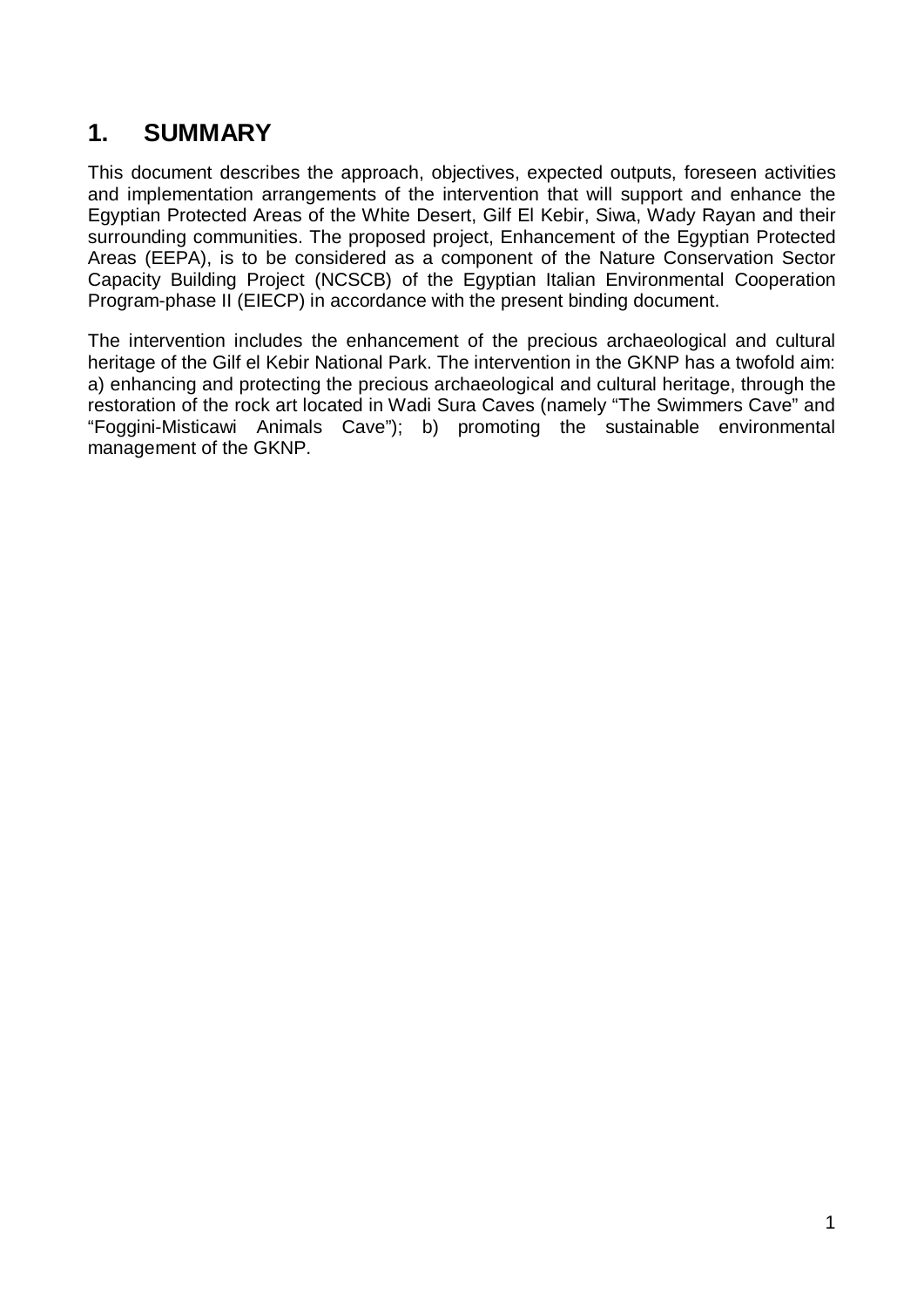# <span id="page-3-0"></span>**2. CONTEXT**

# <span id="page-3-1"></span>*2.1. Origins of the initiative and lessons learned from the EIECP related projects*

The intervention "Enhancement of the Egyptian Protected Areas" (EEPA) is to be considered an extension of the NCSCB project, which is a component of the Egyptian-Italian Environmental Cooperation Program - Phase II (EIECP). The EIECP started in October 2004 and was designed by the Directorate General of Cooperation for Development (DGCD) of the Italian Ministry of Foreign Affairs, the Egyptian Environmental Affairs Agency (EEAA) and the United Nations Development Programme (UNDP), within the framework of the international donors' initiatives aimed at contributing towards the implementation of the National Environmental Action Plan 2002- 2017 (NEAP).

The environmental priorities of the Egyptian Government, reflected in the NEAP include: (i) protecting the bio diversity and promoting the sound management of national parks; (ii) supporting the institutional capacity required for management of natural resources at the national level; (iii) benefiting from international cooperation opportunities in the field of environment to solve the environmental problems in Egypt.

Furthermore, Egypt's strategic objective of environmental policy, in line with MDG 7 "Ensure environmental sustainability", is to integrate environmental concerns and the principles of sustainable development into all national policies, development plans, programs and projects. The medium term objective is to preserve natural resources, biological diversity and national heritage, within the context of sustainable development.

The UNDP-Egyptian-Italian partnership aimed at supporting the EEAA is consistent with UNDP's overall interest in supporting policy development and strengthening national capacities to ensure the achievement of sustainable development goals through an integrated and policy-driven approach.

In general, the interventions foreseen within the framework of the EIECP were designed to be in line with the Second Country Cooperation Framework for Egypt 2002-2006, which stipulated that UNDP support strategy would be implemented through policy advocacy, institutional building, capacity development and policy demonstration projects.

With reference to the current UNDAF Results and Resources Framework (2007-2011) the proposed intervention falls within its scope, and in particular is in line with Country Programme outcomes 3 (Access to and sustainable management of natural resources improved, outputs 3.1, 3.2, 3.4) and 4 (Institutional capacity building for environmental sustainability improved, outputs 4.3, 4.4).

Within the Egyptian–Italian Environmental Cooperation Program, a cross-cutting and comprehensive approach to the overall environmental sector was adopted.

The Program aims at promoting a sound management of the protected areas, through interventions both at local and central level. Moreover, in the field of environmental legislation, the Program contributed at improving specific areas and promoting their legal application also through capacity building and training courses. Other fields of interventions have targeted the management of water resources and solid waste, as well as sustainable agriculture, cultural heritage and sustainable development.

In particular, the interventions in the field of Protected Areas are focused on Gabal Elba, Wady el Rayan, White Desert, Gilf el Kebir and Siwa. The interventions aimed at providing a correct management of the protected area, thanks to the human, technical and infrastructure resources, which have been provided. Protected Areas are considered of pivotal and strategic importance for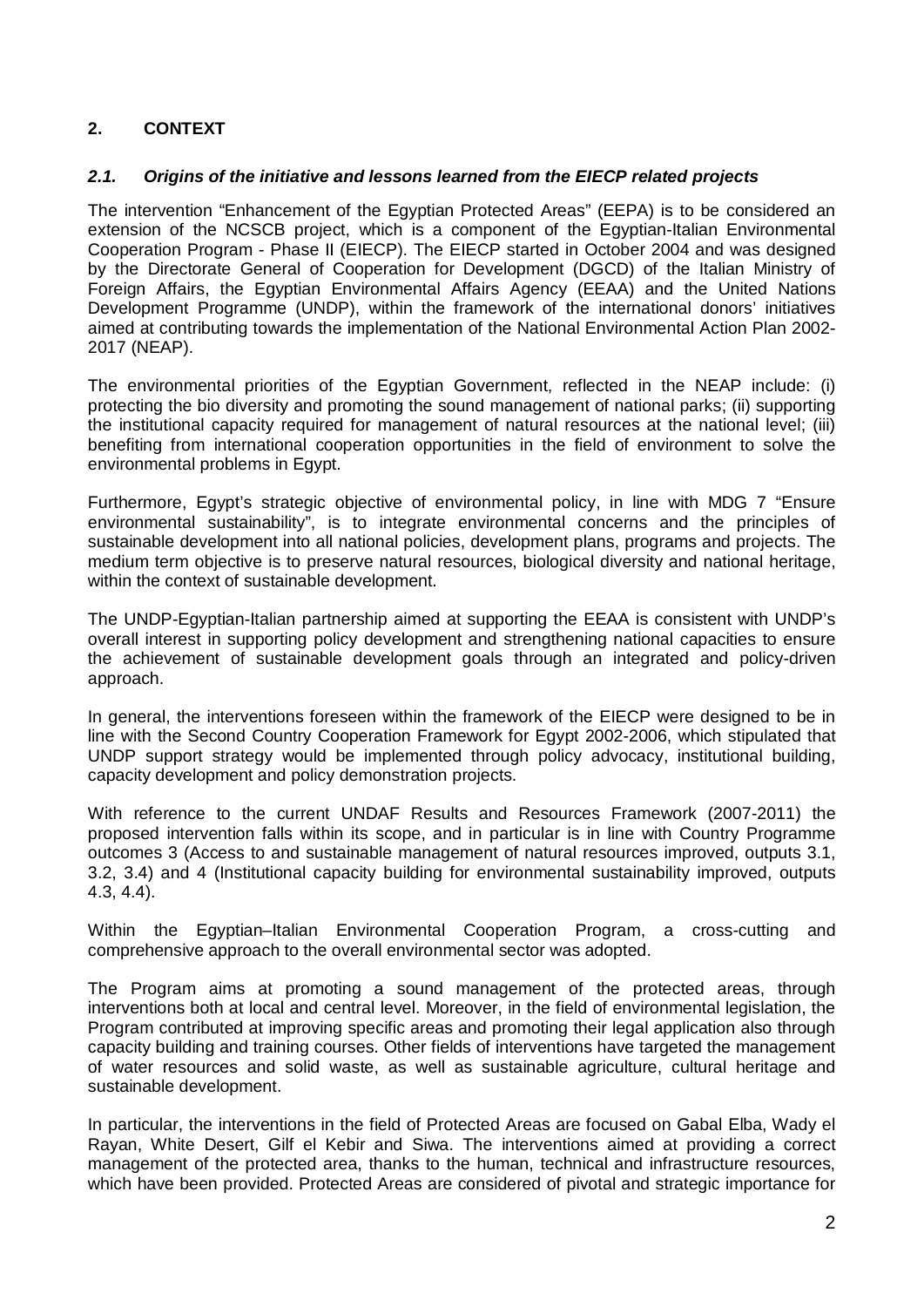the future of the country, due to their strong economic potential, in particular when related to sustainable development principles.

# <span id="page-4-0"></span>*2.2. National Institutional and Legal Framework*

The Ministry of State for Environmental Affairs (MSEA) is the government Authority responsible for environmental policy in Egypt. The Egyptian Environmental Affairs Agency (EEAA) is the main MSEA executive or administrative body responsible for environmental protection. It was first established under decree No. 631 of 1982 within the Prime Minister's Office; its role was further clarified and strengthened by Law 4/1994 on the Environment. The main rules governing EEAA's mandate, operation, and functions are derived from Law No. 4 of 1994 and complemented by Executive Regulations issued in Prime Minister's decree No. 338 of 1995.

The Nature Conservation Sector (NCS) was created during the 1995 restructuring of the EEAA. Its mandate is to "protect, manage and develop Egypt's wild resources, by conserving the nation's biological diversity, preserving representative samples of the country's natural heritage, and ensuring that the management and use of resources are sustainable and economically productive". The NCS is comprised of two central departments: Protected Areas and Biodiversity.

The establishment of Protected Areas is one of the main instruments of Egypt's strategy for conserving biodiversity and other natural and cultural resources. The creation, development and management of national protectorates is part of the overall environmental and development strategy of Egypt. Since the 1980's the Egyptian Government has undertaken initiatives to preserve significant portions of natural habitats from resource depletion and human disturbance. The legislative basis creating the legal framework of protected areas is Law 102 of 1983.

Since its passage, twenty-seven PAs (as of 2009) have been declared throughout Egypt, making up a network that covers approximately 15% of the terrestrial surface of the country. Several other sites have been already identified as deserving protection and to be declared in future, with the number of PAs expected to reach 40 in year 2017, covering up to 20% of the country.

The PAs are grouped into five management units according to geographic locations: Cairo, Red Sea, Sinai, Western Desert and Upper Egypt. At the level of the individual Protected Areas a manager is generally appointed as head of a Management Unit (PAMU), which can also include senior rangers, rangers, technicians, administrators, ticket collectors and community guards. The management for the PAs varies in degree over a wide range. Some have well-developed infrastructure systems, staffing and programs while others still have very limited management activities occurring on the ground. The better-developed PAs often are the results of individual donor-funded, site-specific Protected Areas projects.

# <span id="page-4-1"></span>*2.3. Geographical context of the proposed EEPA intervention*

The proposed intervention EEPA will carry out its activities within the Western desert of Egypt, a large desert region extending to the west of the Nile valley. The Western Desert includes four of the largest terrestrial Protected Areas (PAs) declared to protect the country's natural heritage, according to the national legislation (and more specifically according to Law n.103/1983): the **White Desert National Park** (WDNP), the **Gilf El Kebir National Park** (GKNP declared in January 2007), the **Wadi el Rayan Protected Area** (WRPA) and the **Siwa -Protected Area** (SIWA PA). Administratively, the Siwa PA falls completely within the boundaries of the Marsa Matrouh Governorate, the Wadi el Rayan PA is inside the Fayoum Governorate while the other two areas (WDNP and GKNP) are included within the administrative limits of the New Valley Governorate.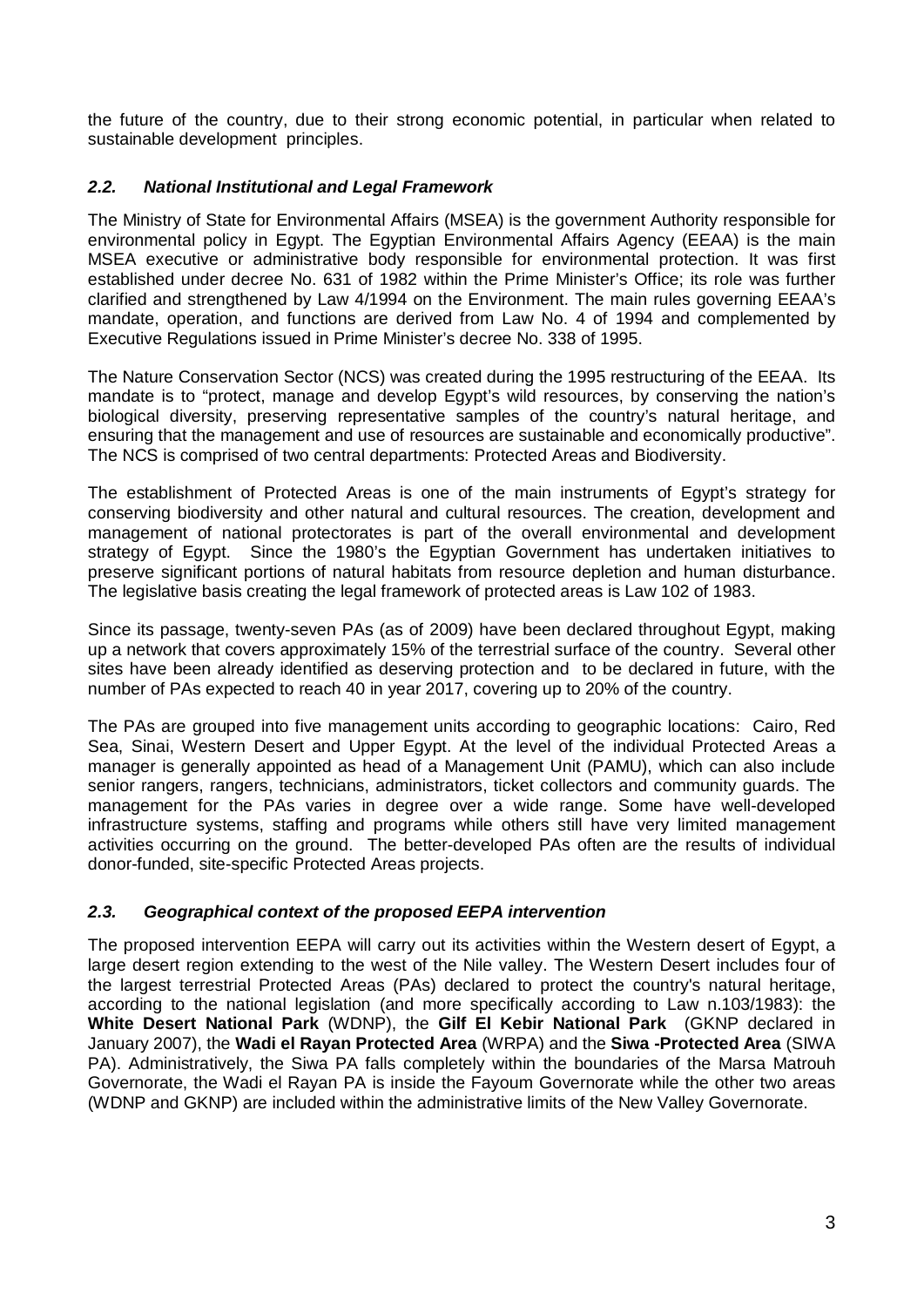# <span id="page-5-0"></span>*2.4. Short Description of the 4 Protected Areas*

## <span id="page-5-1"></span>2.4.1. The White Desert National Park (WDNP)

At the northern sector of the New Valley Governorate, and adjacent to the administrative boundary of Six of October Governorate, the White Desert National Park is located in the north of Farafra Oasis, and encompasses one of the most unique and attractive landscapes of Egypt and North Africa. The Park was formally established as a natural protectorate under Law 102/1983 in 2002, by Prime Ministerial Decree 1120/200. The Park includes a high diversity of morphological and landscape features, and is renowned for the limestone erosional features that create a world famous spectacle, attracting large numbers of visitors each year. The area includes various other features, such as the cliffs forming the northern edge of the Farafra Depression, dunes extending from the Great Sand Sea, and small vegetated *wadis* and uninhabited oasis, such as Wadi Hennis, Ain el Maqfi and Ain el Wadi. The total surface covered by the National park was 3010 Km2, later it was extended by the project to 3900  $km^2$ .

The Italian intervention in the White Desert National Park, named Protected Area of New Valley (PANV), was mainly focused on the protection of the unique landscape of the White Desert. During the implementation of the project, through the extensive natural resource monitoring, the importance of biodiversity aspects has been highlighted. In particular, the presence of the Dorcas Gazelle (Gazzella dorca, IUCN Near [Threatened\)](http://en.wikipedia.org/wiki/Near_Threatened) and of the Sooty Falcon (Falco concolor, IUCN Near [Threatened\)](http://en.wikipedia.org/wiki/Near_Threatened) has been verified. More efforts will be indispensable to further protect these important species.

The **Dorcas Gazelle (***Gazzella Dorcas***)** survive on vegetation in [grassland,](http://en.wikipedia.org/wiki/Grassland) [steppe,](http://en.wikipedia.org/wiki/Steppe) [wadis,](http://en.wikipedia.org/wiki/Wadis) mountain [desert](http://en.wikipedia.org/wiki/Desert) and in semi-desert climates of [Africa,](http://en.wikipedia.org/wiki/Africa) [Arabia](http://en.wikipedia.org/wiki/Arabia) and into [Iran](http://en.wikipedia.org/wiki/Iran) and northern [India.](http://en.wikipedia.org/wiki/India) About 35,000 - 40,000 exist in the wild. The population of this gazelle has declined throughout its range. The natural predators of Dorcas Gazelles include the cheetah, [leopard,](http://en.wikipedia.org/wiki/Leopard) and the [lion,](http://en.wikipedia.org/wiki/Lion) but due to hunters, there are not very many large cats left to eat them. Nevertheless, the main threat to this species is ever-expanding civilization, which shrinks the gazelle's habitat by converting it to farmland for growing crops, and by introducing new flocks of domestic sheep and goats which compete with the gazelle for vegetation.

The **Sooty Falcon** (*Falco concolor* ) is a medium-sized [falcon](http://en.wikipedia.org/wiki/Falcon) breeding from northeastern [Africa](http://en.wikipedia.org/wiki/Africa) to the southern Persian Gulf region. It belongs to the hobby group, a rather close-knit number of similar falcons often considered a subgenus *Hypotriorchis*. This is an elegant [bird of prey,](http://en.wikipedia.org/wiki/Bird_of_prey) 32-37 cm long with a 78-90 cm wingspan. It is shaped like a large [Hobby](http://en.wikipedia.org/wiki/Eurasian_Hobby) or a small Eleonora's Falcon, with its long pointed wings, long tail and slim body. Its dark trailing edge to the wings and tail distinguish it from the former species, and it lacks the underwing contrast caused by the dark coverts of the larger falcon. This species breeds on islands and coastal or desert cliffs in northeast [Africa](http://en.wikipedia.org/wiki/Africa) from [Libya](http://en.wikipedia.org/wiki/Libya) to Israel and the [Red Sea.](http://en.wikipedia.org/wiki/Red_Sea) It is a long-distance [migrant,](http://en.wikipedia.org/wiki/Bird_migration) wintering in east Africa and south to Madagascar. It is a rare vagrant north of its breeding range. The Sooty Falcon eats mainly birds, but it will take large insects, such as dragonflies, which are transferred from talons to beak and eaten in flight. It nests on a ledge or on rocks, laying up to four [eggs.](http://en.wikipedia.org/wiki/Egg_%28biology%29) It was formerly classified as a Species of Least Concern by the IUCN. However new research has shown it to be rarer than it was believed. Consequently, it was up listed to Near Threatened status in 2008.

# <span id="page-5-2"></span>2.4.2. The Gilf El Kebir National Park (GKNP)

The recently declared huge Gilf Kebir Protected Area, also referred to as Gilf Kebir National Park/GKNP, constitutes one of the world's largest conservation areas, located in a hyper-arid and very remote region, with the nearest significant human settlement in Egypt (Dahkla) over 350 kilometres away. The Protected Area was established with Decree No. 10 of 2007 signed on January 4th 2007 by the Prime Minister, H.E. Ahmed Nazif, formally recognizing the significance of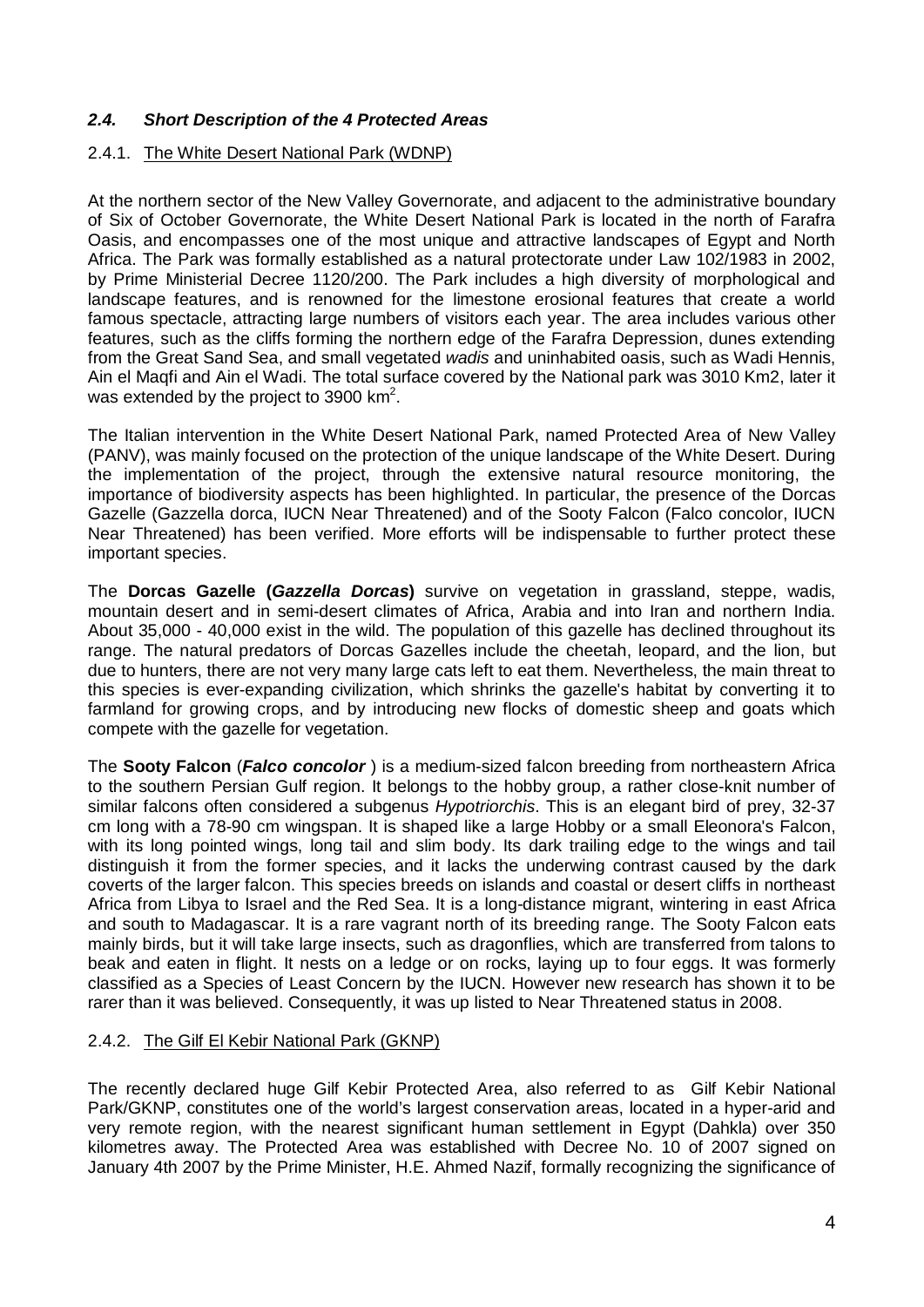the Gilf Kebir and Gebal Ouenat area, significance that extends well beyond the national boundaries.

The GKNP area includes the two most prominent landscape features of Egypt's south-west, the Gilf Kebir and Gebal Ouenat. The Gilf Kebir (the Great Barrier), is a huge residual sandstone plateau, that rises over 300 meters above the desert floor (1075 meters above sea level); its heavily eroded sides are deeply dissected by wadis that have been penetrated by incredible dune systems. The Gilf Kebir plateau extends over 7,700 km2, approximately the size of Switzerland, and contains the Kebira Crater, a 950-meter wide impact crater dating to 50 million years ago and part of a huge meteor field that spreads over 4,500 square kilometers. Gebal Ouenat, situated approximately 150 kilometers south of Gilf Kebir, is a large ancient granite and sandstone massif rising like an island to over 1,930 meters above sea level at the centre of the Libyan Desert, and shared between Egypt, Libya and Sudan.

The Gilf Kebir complex is particularly notable for the pre-historic rock art and artefacts that abound in the area, and are testament to human adaptation to past changes in climate. Research on these topics has been carried out in the Gilf Kebir area for many years by the Egyptian Geological Survey and various academic institutions, such as the Universities of Berlin and Cologne, Germany. The large area of more than 47,940 km² now protected by the Gilf Kebir National Park contains a broad spectrum of different archaeological zones, from sites with small numbers of artefacts or rock art, to complex prehistoric settlements and atelier sites with thousands of stone artefacts and pottery such as Willmann's Camp, the Silica Glass area or Wadi Bakht. The area is world-renowned especially for its prehistoric (Neolithic) engravings (petroglyphs) and rock paintings. Of special importance for the human heritage is the enormous amount of well preserved rock paintings and engravings in the area of the Gilf Kebir and the Gebal Ouenat, which provide a unique insight into the daily life of prehistoric societies. Some sites, including the valleys known as Karkur Talh and Karkur Murr, contain one of the richest concentrations of rock art in the whole Sahara. Another important site, Wadi Sura, lies in the northwestern Gilf El Kebir, and is where the "Cave of Swimmers", made famous by 'The English Patient' movie, was found. Recent discoveries have revealed many other sites dating back over 7,000 years, and it is now certain that one of the unquestionably richest storehouses of prehistoric rock art in the world is found in the awesome natural setting of the GKNP. Furthermore, the rock-art site of **Les Animaux**/**Foggini Mestekawi Cave**, in northwest Gilf Kebir, was discovered in 2002 by two Italian desert explorers, Massimo and Jacopo Foggini. Due to its remoteness, the site, like several other prehistoric remains, has been visited by only few hundreds of people. Most of those were tourists with general interest in rock-art. Nevertheless, such Cave needs to be strictly protected from the impact of tourism pressure.

In addition to its richness in prehistoric remains, the area boasts also vestiges of more recent historic events, such as the Long Range Desert Group (LRDG) trucks and fuel depots from the Second World War, and the remains of travellers camp sites; all these testify to the area's recent past, and they are important memorials to the history of travel, exploration and warfare in the Western Desert.

However, if it is true that the Gilf El Kebir complex is particularly known from the archaeological and cultural heritage point of view, it has to be underlined that it also represents an outstanding sample of the hyper-arid ecosystems and biodiversity of the Eastern Sahara. The most notable ecological feature of the Gilf Kebir / Ouenat region is its very extreme aridity. Nevertheless, it contains a surprisingly diverse and important desert adapted fauna and flora typical of the Saharo– Arabian province. Some of the wadis are well vegetated, with trees and other shrubs which can remain green for several years after rare rainfall events when other ephemeral plants appear. Animal life is richest around vegetation, but living creatures can also be found hundreds of kilometres from the closest plants and water. Remnant pockets of some globally endangered species, such as the Barbary sheep (Ammotragus lervia), are also found in the area.

The area has also an outstanding importance in terms of geological features and geodiversity. In addition to prominent features such as the previously mentioned impact craters, included in the Gilf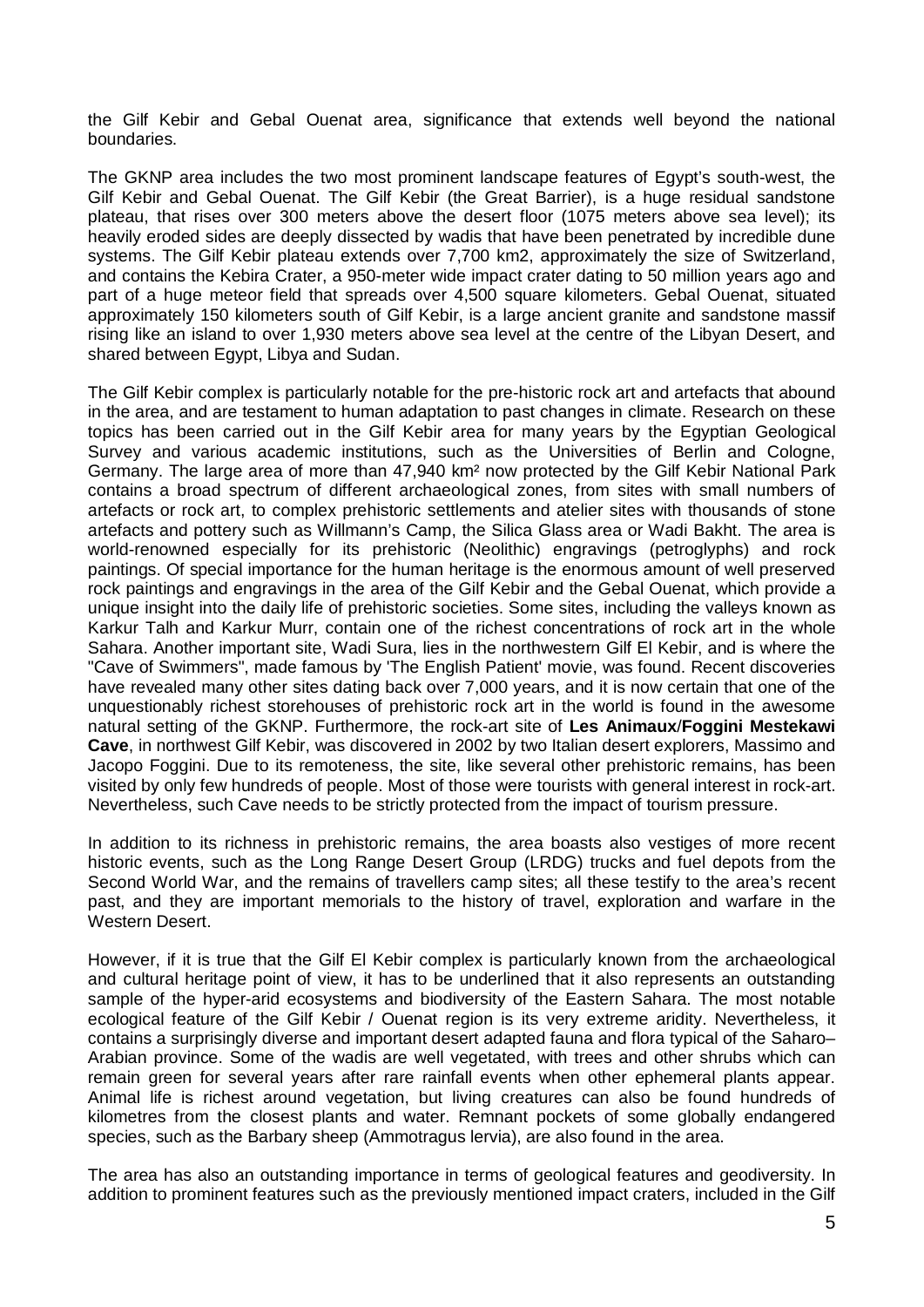El Kebir Protected Area is for example the largest known deposit of a natural silica glass, which has no equivalent to other material anywhere else on earth. The silica glass is distributed over an area of approximately 130 km long by 50 km wide to the north of the Gilf Kebir. Its origin is uncertain but scientific dates of the glass give a mean of around 28 million years. The unique provenance and qualities of silica glass and its association with the jewellery of Tutankhamen has made the glass a hugely prized item for jewellers and collectors.

In the framework of PANV project, the Italian intervention in such area focused on the establishment of the Protected Area Management Unit (PAMU) and in providing capacity building through on the job training for rangers and community guards.

# <span id="page-7-0"></span>2.4.3. Wadi el Rayan Protected Area (WRPA)

Wadi el Rayan Protected Area (WRPA), covering 1759 km<sup>2</sup>, is administratively part of the Fayoum Governorate of the Western Desert of Egypt, southwest of Cairo. The WRPA has been declared by prime ministerial decree N.943 in 1989, according to Law N.102/1983.

The WRPA encompasses two slightly brackish, man-made lakes created in the seventies in the lower portion of the Wadi El Rayan sub-depression. A limestone ridge separating Wadi el Rayan sub-depression from the Fayoum main depression to the north was breached in order to remove excess agricultural drainage water and thus slow the increase of the rising water table in the Fayoum main depression and in Qarum Lake. The Lower Lake in Wadi El Rayan is still filling and will reach a stable level only when evaporation and inflow balance.

The extensive dune fields of the area are of considerable scientific interest as they provide an example of the widely represented, though little known, sand dune habitats of the hyper-arid Saharan interior. The area receives practically no rain, yet a superficial ground water table supports relatively rich and diverse desert fauna and flora. The new habitats created as a result of the formation of the lakes have attracted considerable wildlife, particularly water birds. Conservative estimates of the biodiversity of the area, which have been updated by the EIECP-WRPA project, raised the number of species at 37 plants, 16 mammals (of which 10 so far confirmed), 121 birds, 11 reptiles, 33 fish and shrimps, as well as a large number of invertebrates, mostly insects and arachnids. In addition, the areas of Wadi Hitan and Garet Gehannam contain valuable Eocene marine fossil deposits, including mammals that have been described and inventoried as part of a paleontological / paleoenvironmental study commissioned by the PAMU. Since 2005, thanks to the intervention of the EIECP- WRPA project, this area is under the umbrella of the Unesco World Herritage Site. The main achievements of the WRPA project are the establishment of the PAMU and the construction of the Visitor Center.

Moreover, around 10 Km from the northern border of WRPA, stands the unique archaeological site of Medinet Madi, which will soon be connected to the Visitor Center of the Protected Area, through the EIECP- ISSEM component, in co-operation with the Supreme Council of Antiquities.

# <span id="page-7-1"></span>2.4.4. Siwa Protected Area (Siwa- PA)

The Siwa Protected Area was declared in 2002 by Prime Ministerial Decree, and is entirely comprised within the Marsa Matrouh Governorate. It is presently constituted by three Core Sectors, covering a total of 7,800 km2, and a contiguous Adjacent Area, encompassing key natural and cultural heritage sites and important ecological corridors. The Protected Area is situated around Siwa and is bound to the north by the El Diffa plateau, to the west by the international border with Libya and to the east by the Qattara Depression. This is one of the largest and deepest depressions on the planet and one of its most arid environments. The Great Sand Sea, a vast area of uninhabited wilderness, stretches to the south for hundreds of kilometres.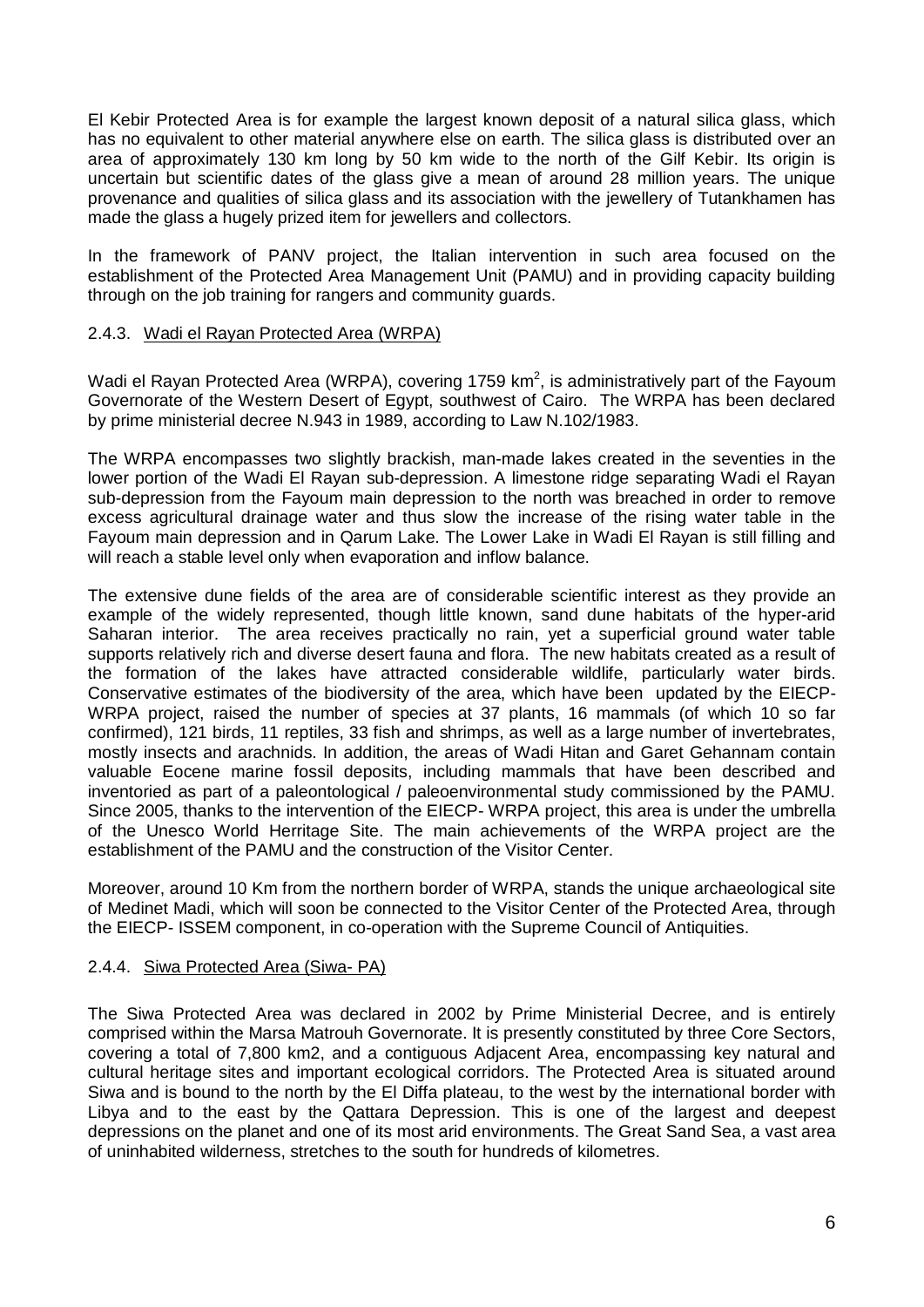In 1998 the Egyptian and Italian Governments with the collaboration of IUCN - The World Conservation Union, launched a project to promote new agricultural practices in Siwa, based on the diversification of crops and the introduction of improved soil and water conservation techniques. The project, implemented by the Matrouh Governorate, was part of the Egyptian-Italian Environmental Program. By working closely with the local communities and its traditional leaders, the project has contributed to strengthening local forms of governance and to the collaborative management of natural resources. The foundations have thus been laid for a wider initiative to establish a Protected Area, with the aim of conserving the natural and cultural heritage of the Siwa region, while ensuring the sustainable and equitable use of its resources. The Protected Area also acts as a focus for the development of innovative and environmentally friendly economic activities, such as ecotourism, which is an important new sector of the Siwan economy.

An Action plan for the visitor centers in the four PAs will be drafted which will provide a knowhow of the usage, role and vision of the four identified areas.

# <span id="page-8-0"></span>*2.5. Project Stakeholders, Targets and Intended Beneficiaries*

The intervention will target the PAs in the Western Desert, within the New Valley, Fayoum and Matruh Governorate and their associated communities and user groups.

However the intervention will also have to address PA management related issues in areas falling in adjacent administrative subdivisions, such as the Six of October Governorate, Bahariya Oasis, another of the major oasis of the Western Desert. Bahariya in fact, though lying outside the abovementioned Governorates, constitutes the "gateway" to the Western Desert, as most of the users of the Western Desert Parks reside or operate from there.

Institutional beneficiaries of the intervention will be the Ministry of State for Environmental Affairs, and in particular the Nature Conservation Sector of its main executive arm, the Egyptian Environmental Affairs Agency, the New Valley Governorate and the town councils. Intended beneficiaries at large of the intervention include the local communities, the tourism private sector and citizens involved in economic activities focusing on the PAs or residing in and around PAs, as well as the general public, that will benefit from the presence of national protected areas for their natural resources, recreational benefits and future returns on natural and cultural resources conservation.

At the local level the principal intervention targets will be the PAMUs of the 4 PAs, but the primary beneficiaries will include also the local communities and related NGOs.

# <span id="page-8-1"></span>2.5.1. UNDP support

As for the other EIECP projects, the EEPA component will be administered by the UNDP country office within the framework of UNDP National Execution arrangements. UNDP will be responsible, in accordance with UNDP guidelines and procedures, for ensuring proper use of funds for assigned activities, timely reporting of implementation progress, monitoring the project as well as ensuring that regular and appropriate evaluations occur. UNDP will provide support and backstopping to the project in full coordination with the Program Coordination Unit (PCU). UNDP will ensure proper implementation progress, convene periodic meetings with project management, provide the needed flexibility for feedback and ensure that project results are in line with objectives and work plans.

# <span id="page-8-2"></span>2.5.2. The Italian support

The restoration activities within the Gilf el Kebir National Park will be implemented by the Department of Scienze Storiche,Archeologiche e Antropologiche dell'Antichità, University of Rome "La Sapienza", through the Sansom Center (Centro di ricerca Inter-universitario sulle società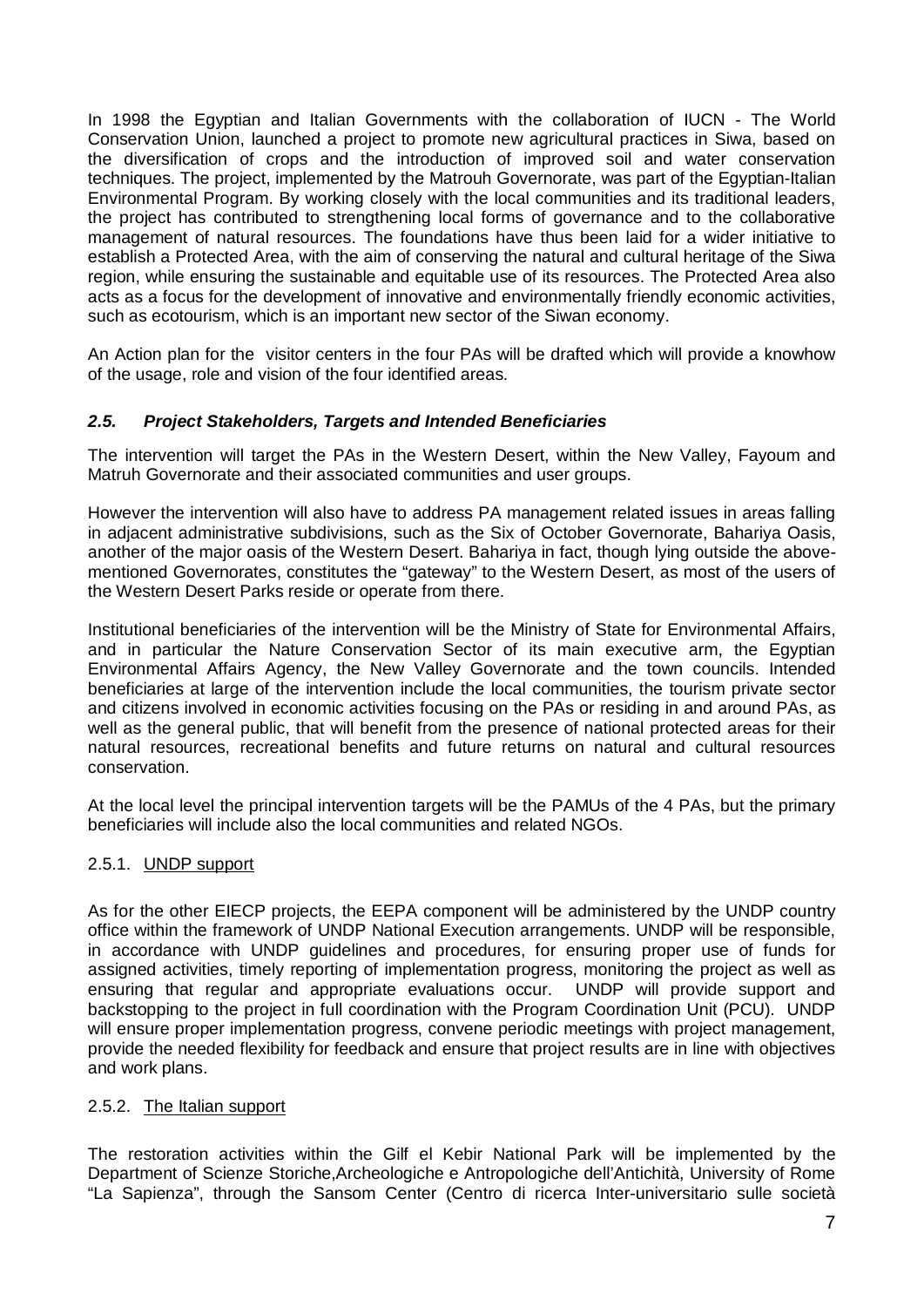antiche del Nordafrica, del Sahara e dell'Oriente Mediterraneo-Sansom, based at the Siena University).

# <span id="page-9-0"></span>2.5.3. SCA support

The Supreme Council of Antiquities (SCA) in accordance with the University of Rome "La Sapienza" will be responsible for the implementation of the archaeological activities in the Gilf el Kibir National Park (GKNP). The SCA will provide all the necessary permits in order to enter the GKNP and carry out the archaeological intervention.

# <span id="page-9-1"></span>**3. STRATEGIES OF THE INTERVENTION**

The EEPA is to be considered as a component of the Nature Conservation Sector Capacity Building Project (NCSCB) of the Egyptian Italian Environmental Cooperation Program-phase II (EIECP). It aims at supporting and enhancing the Egyptian Protected Areas system, with particular reference to the enhancement of the interventions already carried out in the framework of the abovementioned Programme in the Protected Areas of the White Desert, Gilf El Kebir, Siwa, Wady Rayan and their surrounding communities, according to the following general and specific outputs and acitivities.

# <span id="page-9-2"></span>*3.1. General Output*

The protection of Egypt's natural and cultural resources is enhanced, with a particular attention to the management of the Egyptian Protected Areas, contributing to the sustainable development of the country.

# <span id="page-9-3"></span>*3.2. Specific Outputs*

The management of the Western Desert Protected Areas, and in particular SIWA-PA, WRPA, WDNP and GKNP, is enhanced with the full participation of local stakeholders, contributing to the conservation of the natural and cultural heritage and to the sustainable economic development of communities in the surrounding areas.

In order to achieve the abovementioned outputs, several key activities (KA) are identified below. For each activity, indicators and financial allocations are provided respectively in the annexed detailed logical framework and budget, while more specific sub-activities will be detailed in the operational and periodic work plans. It is important to underline that the activities and indicators listed are to be considered as the optimal targets that the project will strive to achieve, even though the limited time frame available for the intervention.

#### <span id="page-9-4"></span>3.2.1. Activity 1: The cultural heritage in the Gilf Kebir is enhanced and protected, through a restoration intervention of the rock arts of Wadi Sura Cave (Cave of the Swimmers) and Foggini-Misticawi Cave (Animals Cave)

# Key activities

In order to achieve the abovementioned general and specific output, the following activities will be implemented:

KA 1.1. Restoration activities in Gilf el Kebir National Park, namely The Swimmers Cave and Foggini-Misticawi Animals Cave in Wadi Sura area

Such activities will be developed through: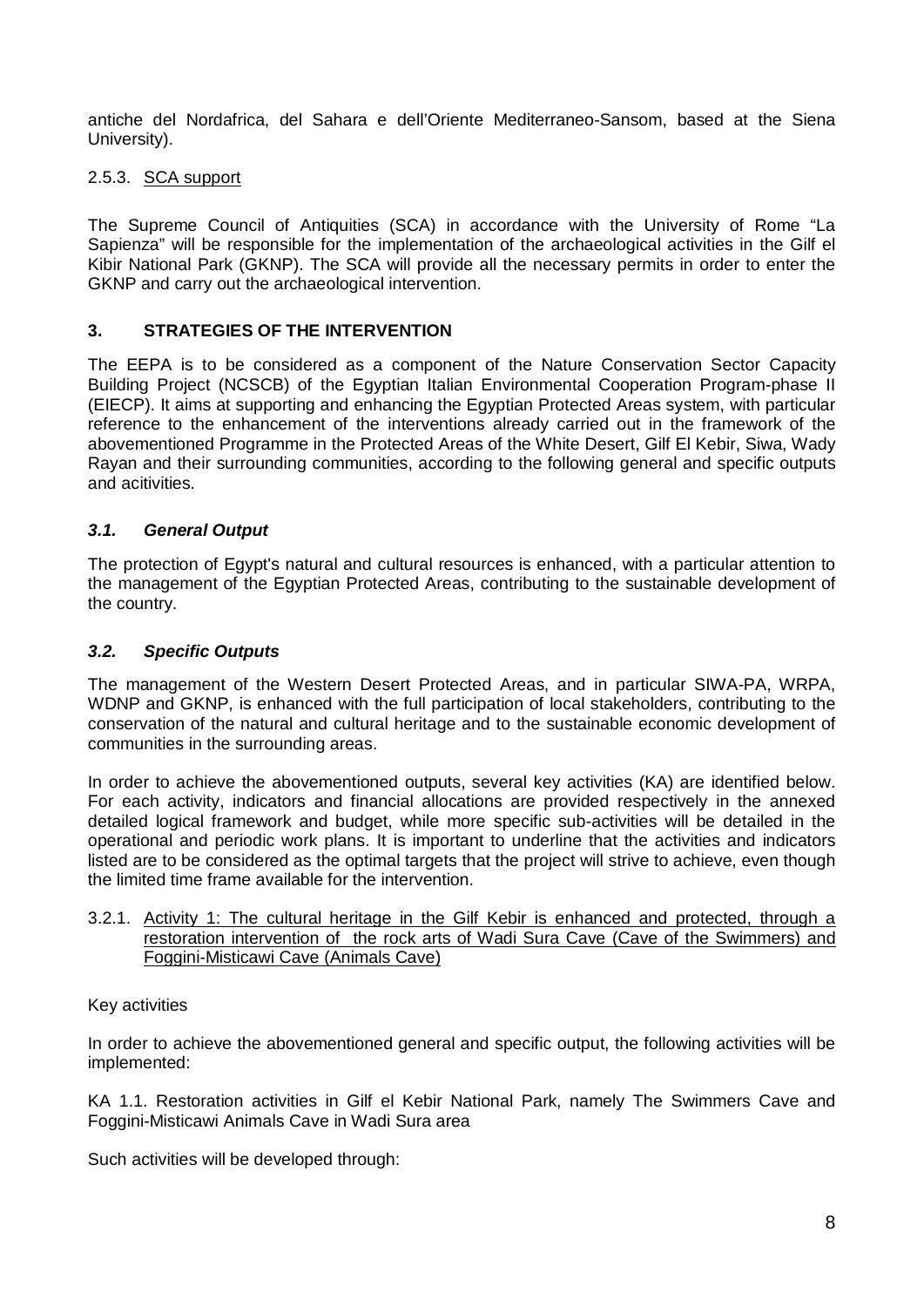- Preliminary assessment mission (10 days) carried out by two Italian archaeologists, an Egyptian geologist, two Italian restorers and two experts appointed by the SCA. The aim of this assessment mission is to analyze the status of conservation of the rock arts in the two caves, from both geological and archaeological points of view, and develop an accurate plan of restoration.

Following the results of the preliminary assessment mission, a detailed Work Plan and Budget will be specified for the implementation of the activities to be carried out during the second phase.

- Second phase (about 40 days- the period will be defined after the assessment, and, in particular upon the expertise and evaluation by the restorers, with reference to the type of intervention needed) carried out by three Italian archaeologists, an Egyptian geologist, three Italian restorers, three experts appointed by the SCA and a photographer. Such phase will aim at implementing the abovementioned plan of restoration and protection of the two caves and will entail activities aimed at the consolidation of the rock, the restoration of the caves' paintings and the cleaning and enhancement of the paintings. All the operations will be described, and recorded with multimedia tools. During such phase "on the job" training activities in restoration will be addressed to the experts of the SCA.

Mr. Massimo Foggini will join the team of the Italian experts in both phases.

- The restoration work will be reported on a "diary", as well as documented and illustrated on scientific basis.

# <span id="page-10-0"></span>3.2.2. Activity 2. NCS capacity and resources for conservation in the Protected areas enhanced:

EEAA/NCS institutional and operational capacity to implement conservation in the Western Desert Protected Areas (WDNP, GKNP, WRPA, Siwa- PA) will be enhanced at the central and local level through strengthening of the PAMUs, development of technical capabilities and human resources, upgrading of the management Plans of the targeted PAs, in full coordination and collaboration with local authorities and interest groups.

# Key activities

In order to achieve the abovementioned general and specific outputs, the following activities will be implemented:

# **KA 2.1. Consolidate and upgrade the PAMUs.**

Consolidate the functioning of the Protected Area Management Unit (PAMU) for the White Desert National Park, and support the establishment of a management unit for the GKNP to be based in Dakhla, through:

Recruitment of additional rangers, community guards and support staff, in order to ensure adequate levels of patrolling system for WDNP and to establish a core unit responsible of initiating management activities for the GKNP. Candidates should preferably be selected among residents of the Farafra and Bahariya oasis for the WDNP and of Dakhla oasis for the GKNP.

Facilitate the recruitment of additional ticket collectors (directly under the EEAA), to ensure the ticket collection in the Baharia Oasis, which is the oasis that the majority of tourists visit before arriving to the WDNP.

Provision of training for PAMU staff, including (i) courses on basic principles and skills related to PA management, (ii) on-the-job training undertaken through external technical assistants, advisers and NCS personnel collaborating with the Project, (iii) internships in other protected areas or institutions, possibly also through partnerships with the different institutions involved in protected areas' management. (iv) twinning programmes with Italian Universities and private and/or public Institutions aiming at sharing experience in the natural resources management.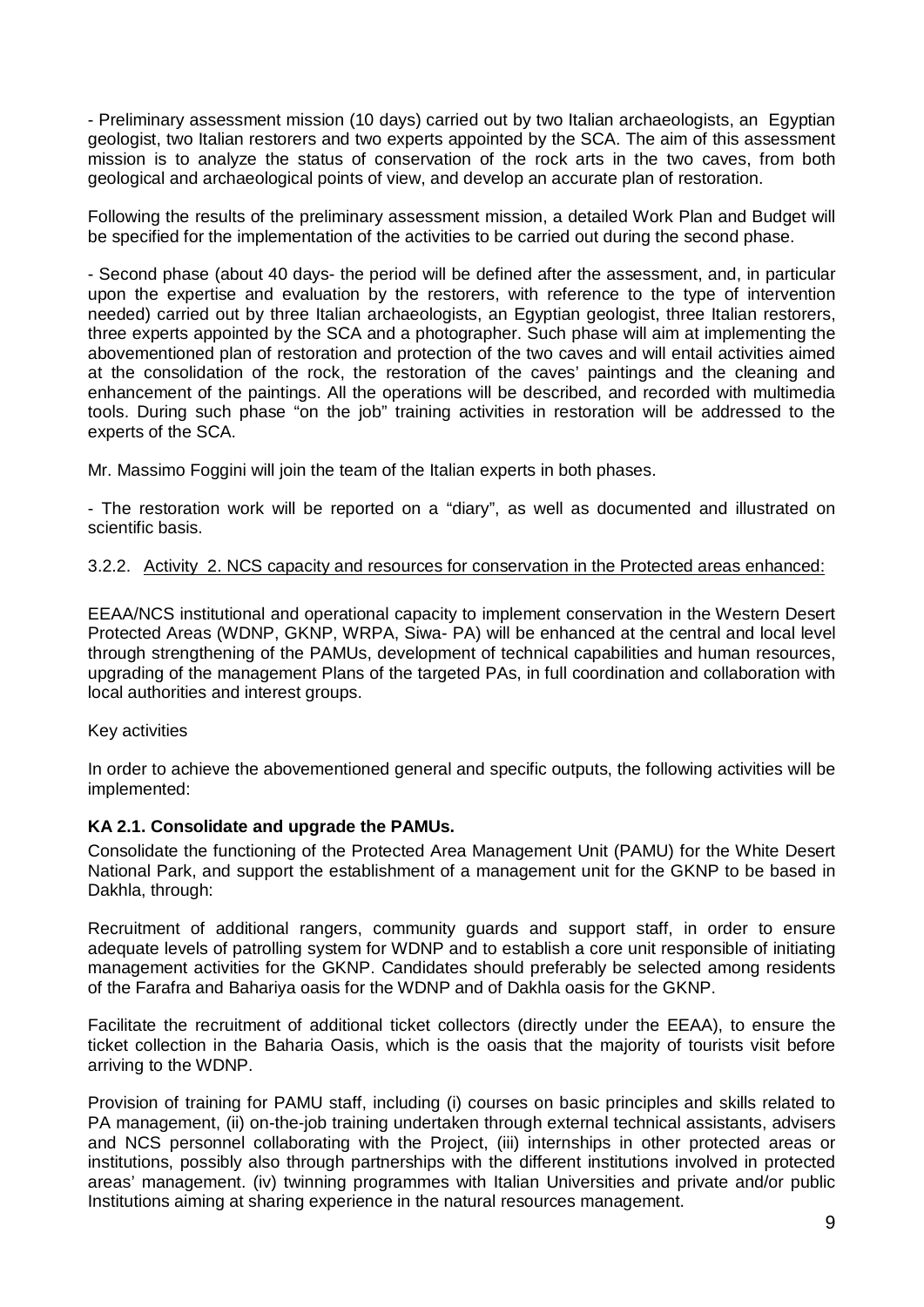Support the daily activities of the two PAMUs (i.e. current expenses, vehicle maintenance, etc )

An Architect will be recruited to design the entrance gate in the White Desert National park. The cost of this architect will be covered from other sources than the project budget.

# **KA 2.2. Enhance monitoring and survey of the natural and cultural resources of the PAs.**

Foster the development and dissemination of advanced planning and monitoring tools, as well as the development of studies documenting the importance of the natural and cultural resources of the protected areas, through the collection of additional background information, also in cooperation and coordination with research and academic institutions. These efforts will contribute at finalising officially approved protected areas management plans, as well as other studies and planning tools. Specific sub-activities may include further assessments of conservation and management needs on specific natural and cultural values, (i.e. meetings and workshops, dissemination of relevant documents and strategies, as well as the analysis of financial requirements and revenues for the PAs.)

In particular, the natural resource monitoring activities, which started at the beginning of 2008, will be further enhanced trough:

White Desert National Park: consolidate the existing monitoring scheme and implement a specific monitoring system addressed to the nesting of the Sooty Falcon and to the census of the Dorcas Gazelle.

Gilf el Kebir National Park: establish a simple monitoring scheme. The main efforts will be concentrated on the area where the restoration intervention will take place (Wadi Sura and surroundings). Such monitoring scheme will represent a model to be replicated in other PAs.

# **KA 2.3. Provide managerial and technical support to the activities in the PAs.**

Provide technical, managerial and administrative support to the project activities in the 4 PAs (White Desert, Gilf El Kebir, Siwa, Wady Rayan), which will also promote enhanced integration and coordination with the other project components.

# <span id="page-11-0"></span>3.2.3. Activity 3. Target areas better managed and controlled, and sound ecotourism promoted:

Visitor use and other legitimate human uses of the areas are more effectively managed and controlled, in collaboration with user groups, ensuring preservation of the protected areas main values and contributing to the financial sustainability of management efforts, while ecotourism opportunities in the area are improved, representing example of innovative, environmentallycompatible, economic activities.

# Key activities

In order to achieve the abovementioned general and specific outputs, the following activities will be implemented:

# **KA 3.1. Enhance operational WDNP fee system.**

Enhance the operational fee system for the WDNP, in accordance with the relevant ministerial decree, starting the issuing of tickets from the main office in Farafra. The revenues from the visitor fees should be subsequently allocated to ensure appropriate levels of management of the PA, contributing at guaranteeing financial sustainability to the management activities in the PA. To ensure an appropriate collection system an agreement with the Tourist office in Baharia will be established.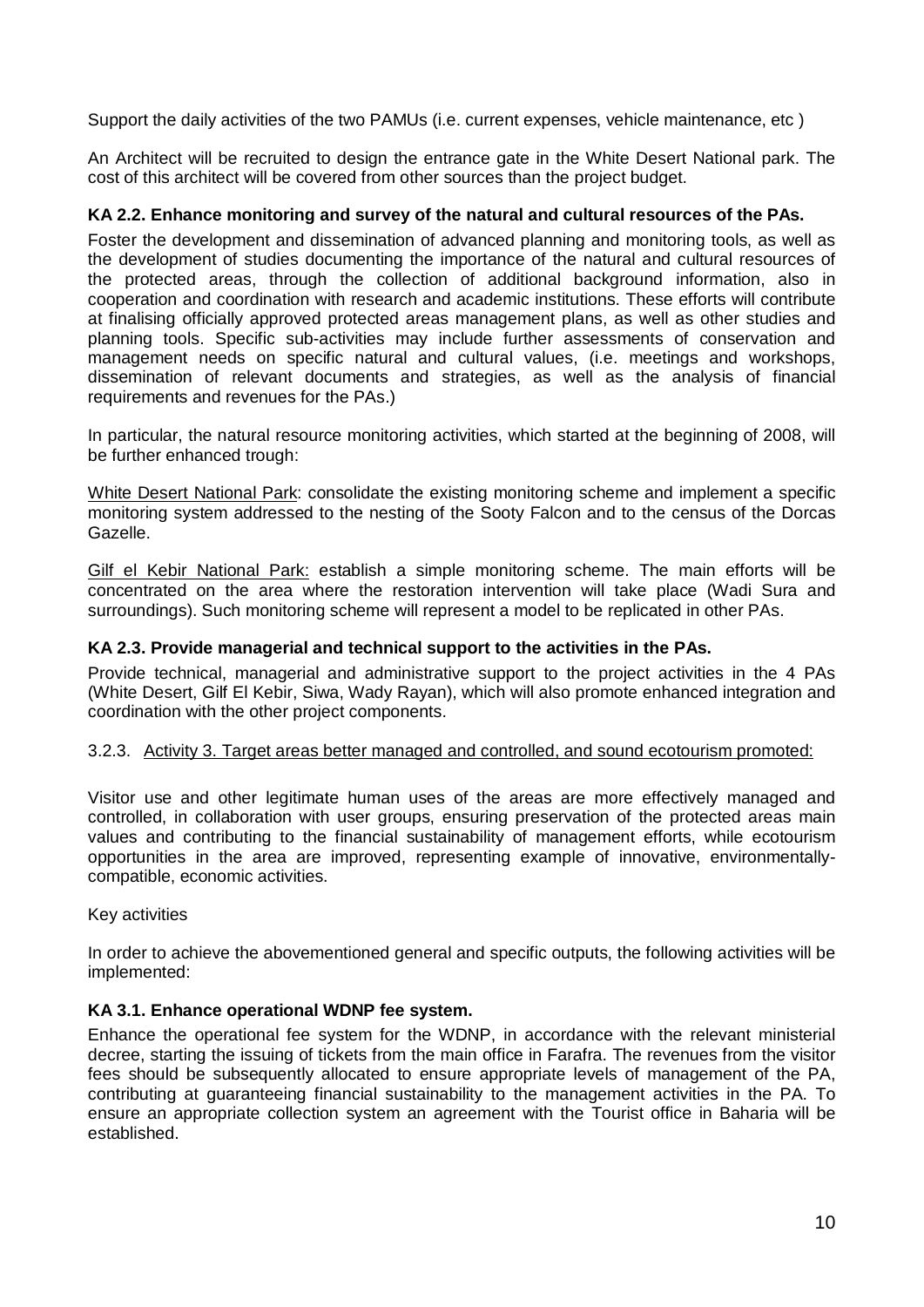# **KA 3.2. Enhance the already existing infrastructures and facilities for the visitors.**

Enhance the infrastructures and facilities in order to improve their function and use; carry out activities aimed at adequately managing the flows of visitors (i.e. consolidate the network of demarcated tracks, provide further functionality to the visitors centres and possibly additional equipment and facilities to be leased to and managed also by local community organizations). Such activities will be developed through:

Siwa-PA: Setting up the Visitor Centre and the surrounding area. Carrying out environmental education and public awareness activities. Ensuring the correct management of the Visitor Centre through the signature of an agreement with a local NGO.

WRPA: Finalizing the surrounding landscape of the Visitor Center. Carrying out environmental education and public awareness activities. Ensuring the correct management of the Visitor Centre through the signature of an agreement with a local NGO.

WRPA: Consolidate the connection between the Visitor Center of WRPA and the Visitor Center of Medinet Madi, through the construction of a short track.

WDNP: Consolidating and enhancing the set up of Farafra Visitor Centre and its surrounding area, through landscaping improvements. The latter will be carried out by a landscape architect specialized in museology. Ensuring the correct management of the Visitor Centre through the signature of an agreement with a local NGO.

GKNP: Setting up the Visitors' Information Centre in Dahkla.

In coordination with the entities responsible for the Visitor Centers of the 4 PAs, the project will set a plan to regulate the opening and closing timetable of the Visitor Centers and the schedule of the related foreseen activities.

# **KA 3.3. Develop interpretation facilities and enhance signage system.**

Develop basic interpretation facilities (directional signage, and behavioural or information signposts at key points), enhance signage system for the WDNP (i.e. provide support for the construction of symbolic monuments at the two main entrances of the National Park), develop a basic signage system for Siwa-PA and enhance signage system for GKNP, with particular reference to the areas surrounding "The Swimmers" and "The Animals" Caves in Wadi Sura.

#### <span id="page-12-0"></span>3.2.4. Activity 4. Dissemination of information on the Protected Areas and communication improved:

Park and tourism-related community support initiatives aimed at fostering employment and income generation opportunities and widening the awareness for the conservation of the natural and cultural heritage of the PAs and adjacent areas, as pivotal elements of the development of ecotourism.

# Key activities

In order to achieve the abovementioned general and specific outputs, the following activities will be implemented:

# **KA 4.1. Produce and disseminate information and communication tools.**

Produce a set of information and outreach tools, such as brochures, maps or leaflets in several languages with advices for visitors on rules and regulations in the two PAs of Siwa and Wadi el Rayan, as well as other high quality communication tools, guides or information pages accessible via the internet. In particular, such activities will be developed through: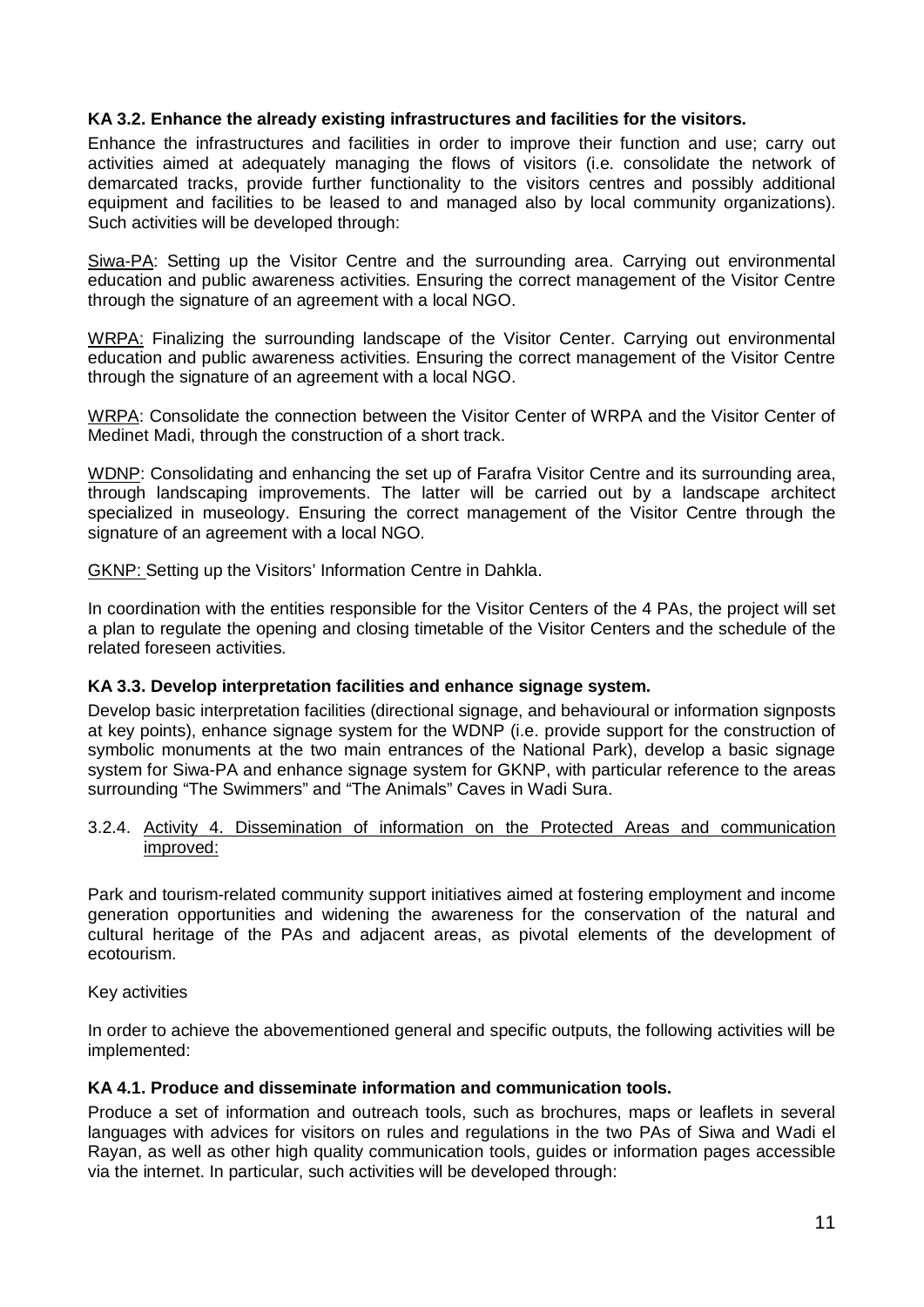Siwa- Protected Area: editing and printing a pocket guide and an illustrative brochure.

Wadi el Rayan Protected Area: editing and printing an illustrative brochure.

Develop an appropriate visibility program to enhance the results achieved during the Egyptian – Italian Environmental Cooperation Program.

# **KA 4.2. Carry out public awareness and environmental education activities focusing on the PAs and foster the sustainable socio-economic development of the local communities.**

Carry out public awareness activities and engage the local communities and locally-based Associations, in the management of the visitor information facilities to be established in the premises attached to the PAMUs headquarters and satellite offices, also by contributing to the preparation of interpretive panels and displays on the main features of the four Protected Areas. Such activities will be developed through:

Support the selected NGOs for the management of the three Visitors Centres, through the recruitment, within the NGO, of a consultant, who will be responsible for the development and implementation of a defined plan of activities.

WDNP Visitor Center: Carrying out a pilot project aimed at developing an environmental education laboratory addressed to target groups, such as the local schools, through the involvement of international volunteers.

Foster the sustainable socio-economic development of the local communities, through:

Enhancement of the functionality of the VCs surrounding structures (i.e. Siwa handicraft shop and cafeteria, WD handicraft shop and cafeteria) with the aim of contributing at the their sustainable management and creating pilot processes for the socio-economic development of the local communities, which will be involved in the handicraft activities supporting the abovementioned handicraft shops. Such activity will be carried out through the allocation of small grants to local Associations, which will be responsible for the rehabilitation and opening of the abovementioned structures.

# <span id="page-13-0"></span>**4. THREATS, OPPORTUNITIES AND CHALLENGES IN THE MANAGEMENT OF THE FOUR PROTECTED AREAS**

The four PAs, *White Desert, Gilf El Kebir, Siwa, Wady Rayan*, have a considerable importance for the economy at the local and national level, as they support an increasingly active formal and informal tourism sector.

However, the Protected areas included in the proposed intervention still present some constraints in terms of effective management, in particular in relation with the management of the tourist facilities, such as the Visitor Centres. Such constraints may negatively affect the opportunities for the appropriate conservation and valorisation of the natural and cultural resources of the Protected Areas. At the same time, their particular setting and extent represents special challenges in terms of appropriate management.

Most of the threats are linked to the increasing numbers of visitors, which include foreign tourists as well as residents accessing these areas, mostly for recreational purposes. Indeed, the Oases of the Western Desert represent a major attraction for visitors. Due to their relative proximity, in particular with reference to the White Desert and Wady el Rayan, and due to their accessibility, these areas are visited every year by large numbers of visitors, who often camp for one or more nights in the desert, organizing parties and gatherings. Signs of degradation of the habitats and features are increasingly visible in the area, and include, for example, damage to geological features, due to random driving and uncontrolled waste disposal.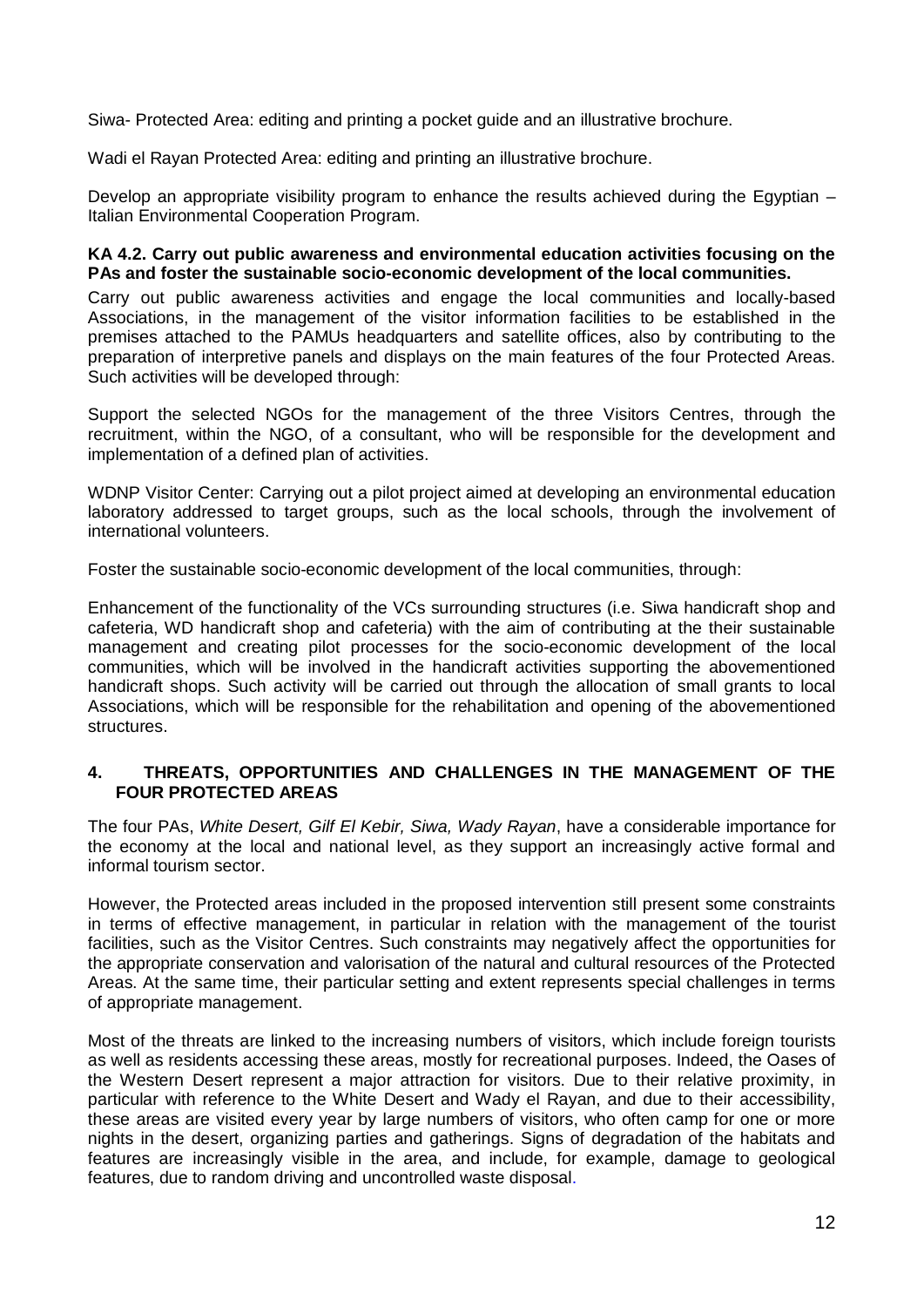On the other hand, most of the GKNP is naturally protected through its remoteness and the steep escarpments that bound it, while extreme climatic conditions restrict periods when people can travel through the area. Nevertheless, the primary concern for the GKNP is the extensive and growing impact of human activities in the area relating to desert tourism, hunting and smuggling. From observations resulted during two management field trips carried out in March 2007 and March 2009, in the framework of the activities of the PANV Project, in support to the newly created NP, it was confirmed that solid waste disposal, destruction of vegetation by careless driving and fire wood collection have serious negative impacts on the integrity of the ecosystems and the overall aesthetic values of the landscape. From the cultural and archaeological perspective, the collection of Neolithic artefacts and driving over archaeological sites were observed to be significant and widespread issues, and the increase in graffiti in sensitive sites was also identified as a growing problem.

These protected areas are the focus of activity of a large number of "desert guides", mostly based in Bahariya and Siwa, who lead tours into the area. As for the GKNP, in recent years this area has become an increasingly important premium destination for the more adventurous travellers, attracted especially by the rock art and the sheer majesty and scale of the desert landscape. Visitation to the GKNP area requires particular equipment, resources and expertise, and the visit is therefore organized only by a limited, although increasing number of specialized tourism operators. The degradation of the natural resources and the reduction of biodiversity may therefore spoil prime assets for nature-based tourism and associated activities, which represent crucial ingredients for pursuing a more sustainable development approach in the region.

Moreover, if properly handled, these activities could substantially contribute not only to the local economy but also to ensure the long term financial sustainability required for a correct management of the PAs. With this regard, a pivotal activity to guarantee the required sustainable returns is the collection of entrance fees. In fact, the establishment of a fee system for the WDNP has already been sanctioned by a Ministerial Decree issued in 2006. Nevertheless, this has not yet been made operational and no entrance fees have been collected until now.

The development and implementation of a correct and sustainable management of the PAs is vital if their values are to be secured. Undoubtedly, the Egyptian authorities will face many challenges. The huge Gilf Kebir Protected area for example presently constitutes one of the world's largest conservation areas; furthermore it is located in a hyper-arid and very remote region where the nearest settlement of Dahkla is over 350 kilometers away. How in the long term effective protection can be implemented for an area of more than 43,000 km², that lies 500 km distant from the nearest inhabited place with no road or track connection in between, but only barren, waterless desert, is still an open question. Moreover, the wide range and variety of prehistoric and historic sites covering a time span from over 100,000 years until the recent past - will require individual forms of preservation and documentation, which must be developed on a case by case basis. At the same time, the 4 PAs provide an opportunity to explore further innovative methods of conservation and management, such as the desert operator and guide certification initiative that was started for the White Desert National Park in Egypt.

The EEPA will provide further contribution to the integrated and comprehensive intervention carried out under the EIECP Programme, with reference to the enhancement of the Protected Area's system and will be beneficial to the Global Environmental Facility (GEF) Biodiversity project, currently under discussion with the Minister of Environment.

# <span id="page-14-0"></span>**5. IMPLEMENTATION OF THE EEPA PROJECT**

# <span id="page-14-1"></span>*5.1. Strategic Lines*

In line with the National Environmental Action Plan (2002- 2017) and the National Strategy and Action Plan for Biodiversity Conservation of Egypt (1997-2017), the project will provide resources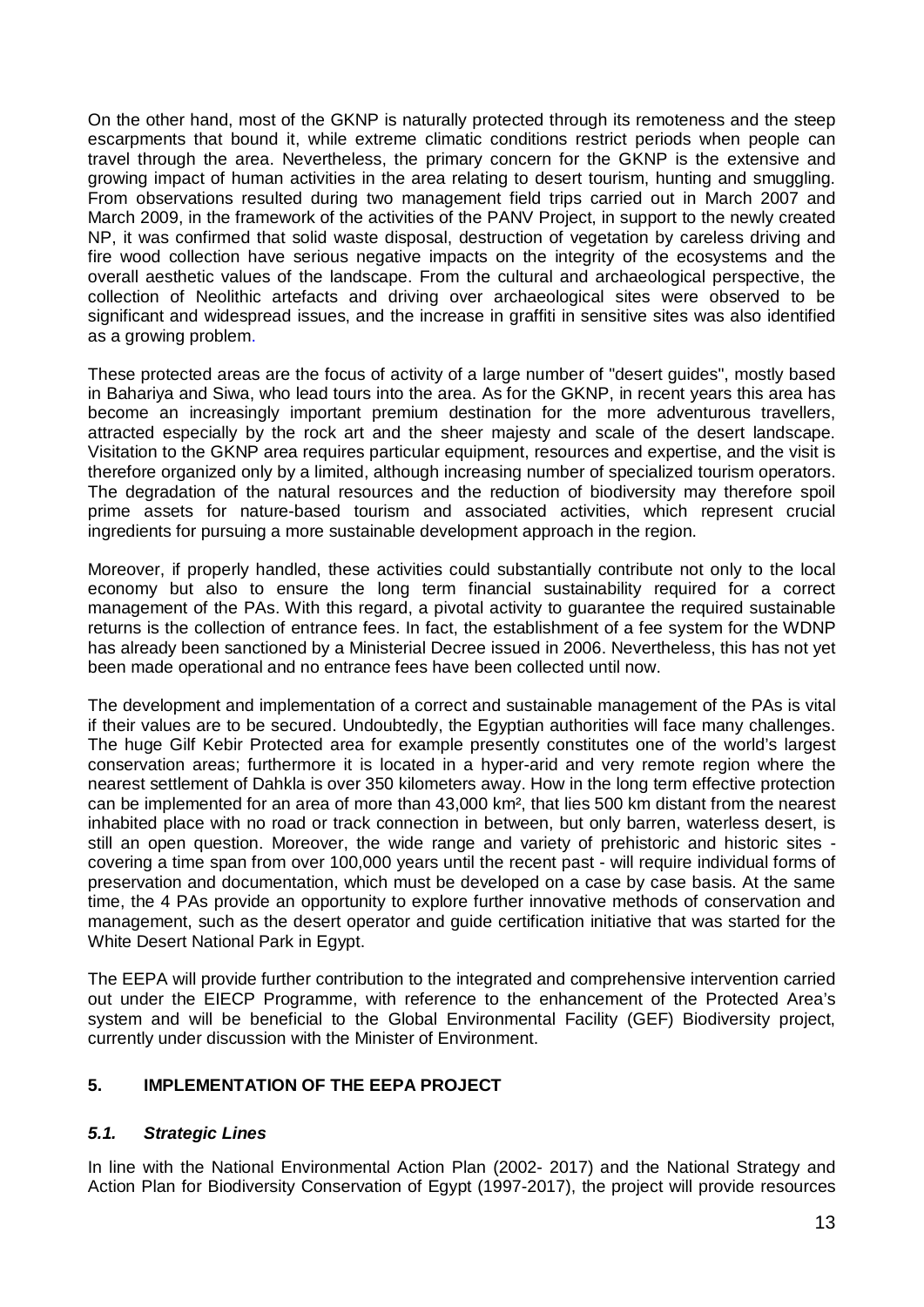to further develop the capacity of EEAA/ NCS in order to effectively manage a set of National Protected Areas, established under the auspices of Law 102/1983 in the Western Desert of Egypt, based on a model of in-situ conservation and sustainable use of natural resources, and on established best practices on PA management. The intervention strategy is mainly based on the support to the appropriate management of the four protected areas, as they are regarded as fundamental tools to ensure the sustainable preservation of the rich heritage of the Western Desert. As the resources in the PAs cannot be considered in isolation from those in the surrounding regions, especially in terms of tourism attractiveness, the intervention will also seek to encourage the conservation and sustainable use of associated resources in nearby areas. This in order to facilitate as much as possible the preservation of the potential of these areas to attract nature-based tourism activities, and therefore to contribute to the sustainable development of local communities.

To address the technical challenges connected to the conservation and sustainable use of natural and cultural resources in the target areas, the intervention proposes to enhance first of all the NCS capacity to manage the targeted Protected Areas by providing technical assistance, staff, training, equipment and physical facilities to the Protected Area Management Units (PAMUs) that will be in charge of the management of the Protectorates at the local level. Moreover, the component will seek to enhance the capacity of the local government authorities, stakeholder groups, local communities and Non-Governmental Organizations (NGOs) formally recognized according to the Egyptian law, to assist in and support the management of the Protected Areas as essential elements of the sustainable development of the region, and to foster the further development of environment friendly economic activities, in particular focused on sustainable tourism, linked to the four protectorates.

The intervention design and execution is aligned with current trends for linking nature conservation and protected area management with the generation of sustainable livelihoods for local people. Furthermore the intervention will strive to further promote the formal participation of local stakeholders and user groups in the management of the four PAs. These trends are elaborated by the United Nations Convention on Biological Diversity (to which Egypt is a signatory) and by the related Programme of Work on Protected Areas, and more specifically by its section on "Governance, Equity, Participation and Benefit Sharing". In essence, the Programme of Work calls for local people's full participation in the management and benefits of Protected Areas.

# <span id="page-15-0"></span>*5.2. Methodologies of the intervention*

Within this context, guiding principles for the intervention will be as follows:

The intervention will first of all enhance the resources and capacities for the conservation of the outstanding natural and cultural resources of the target areas. This to ensure their preservation not only as important assets for the country, but also in view of their potential nomination as World Heritage Sites.

The intervention will also seek to contribute in a significant and sustainable manner to improving sustainable tourism-related employment and income generation opportunities. In this respect, the intervention will also contribute to a limited extent to the conservation of the cultural heritage and landscape of the nearby areas, as they should be seen as important components of the sustainable tourism potential of the region.

The project will seek to continue and extend the incipient participatory process initiated with local stakeholders for the planning and management of the four PAs.

The intervention will seek to coordinate with, and utilize the experience and technical resources of sister projects implemented under the umbrella of the EIECP-Phase II and of other related projects like NGOs initiatives on sustainable tourism, which have already piloted successful community interventions. Involvement of and coordination with other partners, e.g. national or international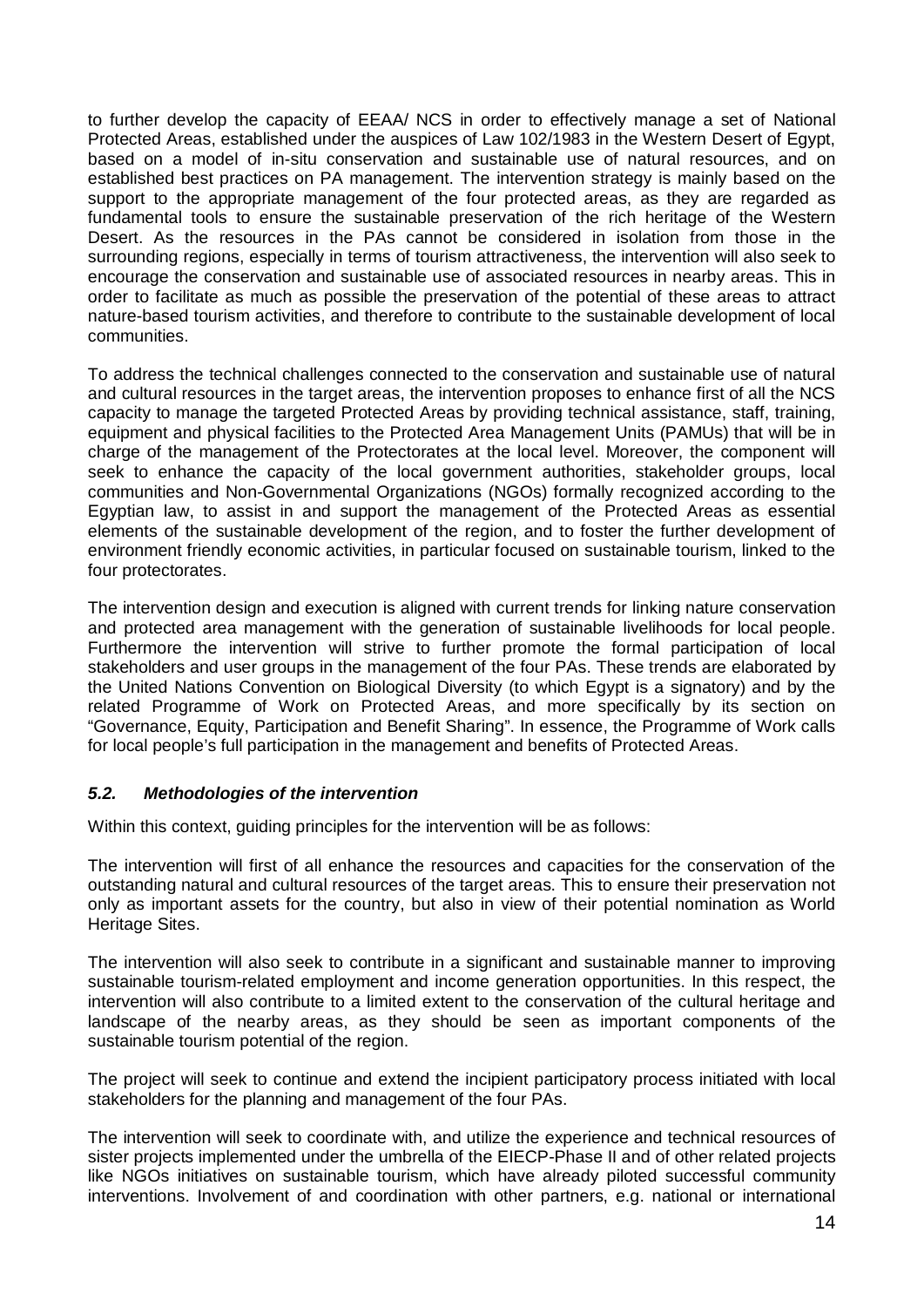academic institutes, like the German Heinrich Barth Institute and the Department of Scienze Storiche,Archeologiche Antropologiche dell'Antichità, University of Rome "La Sapienza", other organizations such as the Hans Seidel Foundation, which have the experience and technical resources to assist with some of the activities, and with national institutions like the Supreme Council of Antiquities, Ministry of Tourism, Ministry of Interior, etc. will be necessary to ensure the success of the intervention.

# <span id="page-16-0"></span>**6. SUSTAINABILITY AND MANAGEMENT OF THE PROJECT**

The Nature Conservation Sector of the Egyptian Environmental Affairs Agency (NCS/EEAA) will serve as the central coordinating and competent body for implementing the project, responsible also for coordinating the activities performed by the other concerned institutions. Within the EIECP-II framework, the intervention shall be considered as a semi-autonomous component under the umbrella of the Nature Conservation Sector Capacity Building project (NCSCB), and will formally represent a new, additional activity of this project, which will operate with the same modalities and TORs already applied for the NCSCB and other EIECP projects.

As for other EIECP projects, the Implementing Agency will ensure the execution of the project and contribute financially to the investment as well as to the operational maintenance and other relevant project in-kind costs, including provision of staff, and will ensure that land for construction is made available.

# <span id="page-16-1"></span>*6.1. Project administration*

As per the organizational framework of the Program, a Project Management Unit (PMU) is designated by the relevant Implementing Agency to execute the NCSCB project on a daily basis, with a full range of autonomy and responsibility in all matters concerning day-to-day operations. Therefore, all administrative aspects of the intervention will be handled by the PCU.

The PMU will prepare all needed documents, which will include the detailed Work Plans, Progress Reports and Financial Reports, to be submitted to the Project Executive Committee. The PMU will implement the approved Work Plan being fully responsible to the Implementing Agency and be fully accountable to UNDP and Project Executive Committee.

The PMU will be headed by a National Co-Manager (NCM) appointed on a full-time basis by NCS, supported by a Technical Advisor, selected and appointed by DCGS, who will assume the duty of International Co-Manager (ICM). The Unit may also comprise other technical, and secretarial support staff, on a full or part-time basis as required, including the PAs managers, who will have the role of site coordinator for all activities.

The National Co-Manager will be responsible for managing the GOE inputs in-kind and ensuring their integration into the project, with particular attention to the staffing and facilities. The International Technical Advisor will provide the required technical advice. Both will jointly comanage the project activities, in accordance with their Terms of Reference.

One of the vehicles purchased by the PANV Project will be assigned to the international comanager and consultants.

# <span id="page-16-2"></span>*6.2. Project Executive Committee (PEC)*

As per the organizational framework of the EIECP Program, a Project Executive Committee (PEC) has been established for the NCSCB project. Hence, the EEPA activities will be overviewed by the existing PEC. The Chairman could invite, as per its mandate, the representatives from the New Valley Governorate, as well as representatives from Siwa, Fayoum, Bahariya, Farafra and Kharga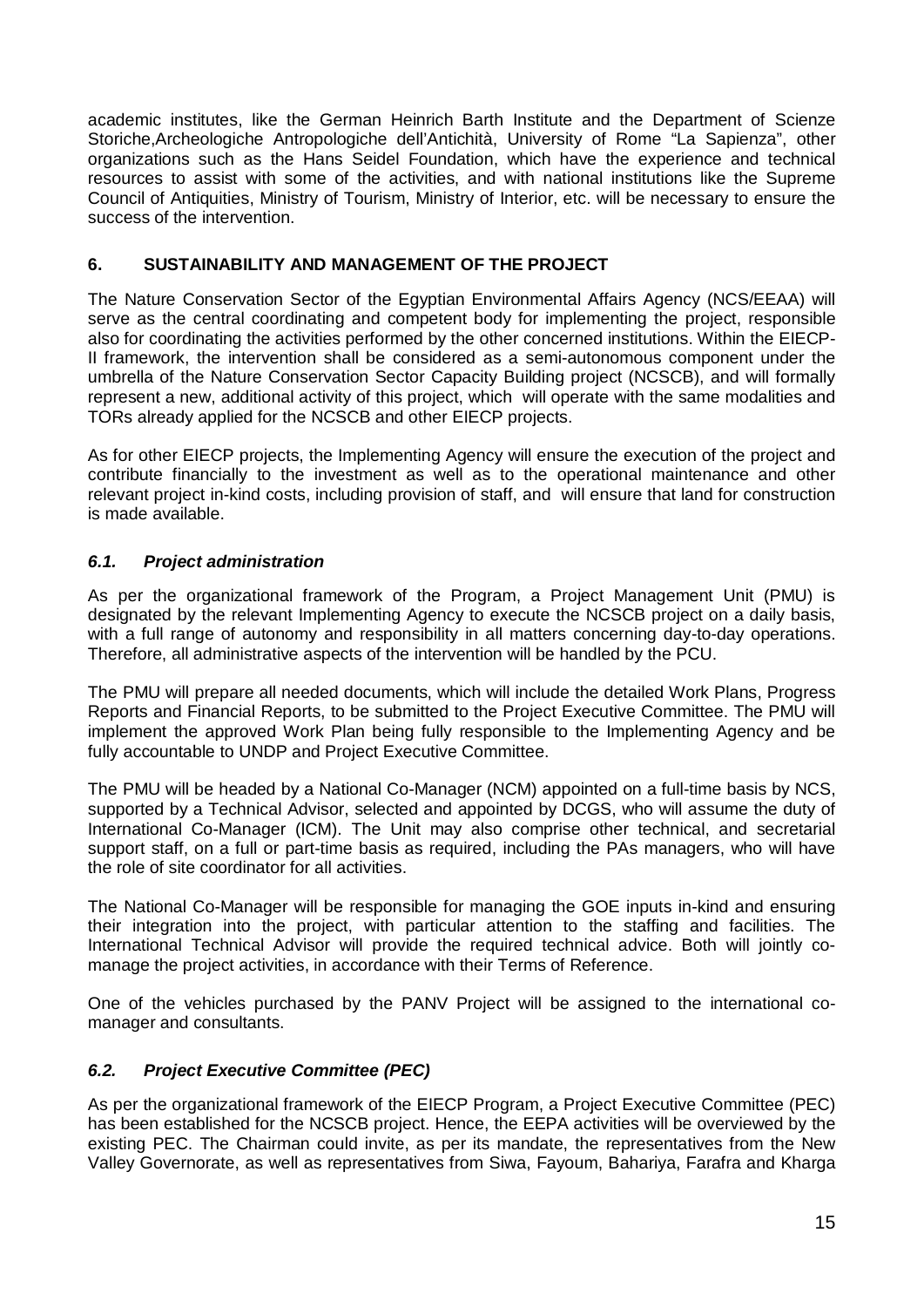communities, represented by local NGOs, to attend the sessions of the PEC regarding this component.

The PEC will oversee the implementation of the component specific activities and coordinate the inputs from the different departments and agencies. It will meet on a regular basis or as required and will be chaired by the Implementing Agency. The PEC will also review and approve the documents submitted by the PMU: Overall Work Plan and Budget; Quarterly Progress and Financial Reports; and the Final Progress and Financial Report.

To achieve an appropriate level of flexibility, the PEC will have the authority to modify physical targets, project requirements, staffing and budget for the on-going quarters. The PEC's modifying authority is limited to remain within the overall capital cost of the project and its qualitative objectives. The modifications may be reported in the Progress and Financial Reports for the endorsement of the involved Authorities.

# <span id="page-17-0"></span>*6.3. Personnel and Technical Assistance*

# <span id="page-17-1"></span>6.3.1. National personnel

The permanent staff of GKNP – 3 people, including 1 Ranger and 2 Community Guards - and WDNP – 10 people, including 2 Rangers, 4 Community Guards, 3 Drivers, 1 tractor Driver - PAMUs will be recruited by EEAA/NCS (whose staff already recruited is composed by 2 Rangers in GKNP and 1 Director, 2 Accountants, 6 ticket Collectors in WDNP) within the end of the current year. The new PAMU staff to be recruited within the framework of this intervention, both for GKNP – 6 people, including 2 Rangers, 2 Community Guards, 2 Drivers – and WDNP – 4 people including 2 Rangers, 2 Community Guards - will be shifted by EEAA within the end of the project. The required technical, administrative and support staff for the PAMU will be provided as per the approved budget of the project or endorsed workplans. Additional staff from EEAA/NCS and other entities or organizations which will be required for specific project activities will be made available by the relevant institutions, although the project may provide for allowances to cover expenses or additional work loads deriving from the implementation of the project activities, in accordance with EIECP established procedures. Additional technical assistance (TA) services may also be provided by national consultants, according to the approved and endorsed workplans.

# <span id="page-17-2"></span>6.3.2. International Technical Assistance

While EEAA/NCS will be the main implementing Agency of the intervention, other entities and institutions will be closely involved as project partners in the implementation of the foreseen activities. The Governorates of the New Valley, Marsa Matrouh and Fayoum will represent the main institutional project partners at the local level, ensuring integration with the overall development strategies and assuming a facilitating role in all matters related to its domain of competence. At the site level, full partners of some of the activities of the project will be represented by local NGOs based in the oases of Siwa, Fayoum, Farafra, Dakhla, Kharga and Bahariya, which, in selected cases, may be directly charged with the implementation of particular activities through specific contractual agreements. For example the development of infrastructures and facilities for visitor management, will be preferably pursued with the direct involvement, also through direct subcontracting for works, of locally based and formally recognised nongovernmental organizations representative of the resident community and interest groups.

Coordination and cooperation with other institutions, including research and academic institutions will also be sought. In this regard, of particular importance could be the establish a collaboration with the Department of Scienze Storiche,Archeologiche e Antropologiche dell'Antichità, University of Rome "La Sapienza", and the Sansom Center (Centro di ricerca Inter-universitario sulle società antiche del Nordafrica, del Sahara e dell'Oriente Mediterraneo-Sansom, based at the Siena University). that will execute the restoration activities in the GKNP, implemented by the SCA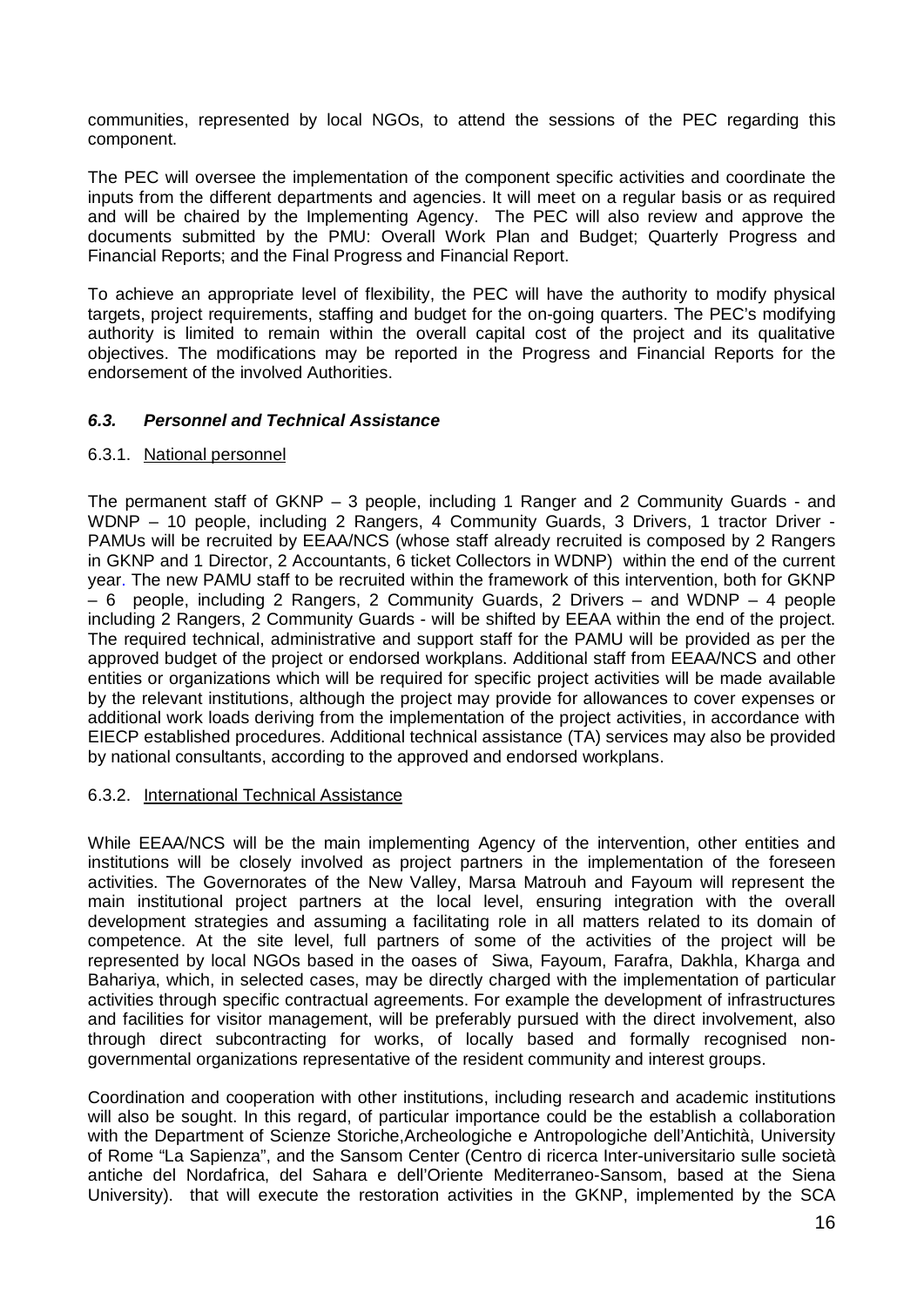(Supreme Council of Antiquities).In addition to this the collaboration with the Heinrich Barth Institute of the University of Cologne should be continued. Moreover, collaboration and integration with various partners such as the Hans Siedel Foundation, which has the experience and technical resources to assist in some activities, for example related to the conservation of the architectural build heritage of the oases, will be required in order to ensure the success of the intervention.

In addition to that, close cooperation and interaction with other Government agencies responsible for specific sectors will be continuously sought, in particular with the Ministry of Tourism for all matters related to the tourism management in the GKNP and with Ministry of Interior as well as with the military authorities for matters related to the access to restricted areas.

# <span id="page-18-0"></span>*6.4. Economic and financial sustainability*

The component will be financed through the accrued interests on the EIECP Italian Cost-Sharing up till the  $31<sup>st</sup>$  December 2007 amounting to US \$ 258,789.95 and those accrued in 2008 amounting to US \$ 76.336.25, in accordance with the Budget shown in the attached table.

The activities will be executed in a period of about six months, as per the Budget and the attached Time Schedule.

Upon conclusion of the intervention, the functioning costs (personnel and current expenses) of the structures which have been established and enhanced in the framework of the EIECP, and more specifically within EEPA, will be covered by EEAA/NCS .

# <span id="page-18-1"></span>*6.5. Monitoring and Evaluation*

Based on the UNDP format already in use for the other EIECP projects, progress reports will be prepared by the CMU and presented for approval to the NCSCB Project Executive Committee. As already mentioned in previous sections, in accordance with the modalities established for the EIECP projects, and in consideration of the short foreseen duration of the intervention and consequently of the tight schedule that will be required for implementation, progress reports and workplans will be presented and discussed on a quarterly basis, so as to allow for closer monitoring of the implementation of activities and for the adoption of adequate correction measures if needed. The project will be subject to a financial audit at the end of the financial year.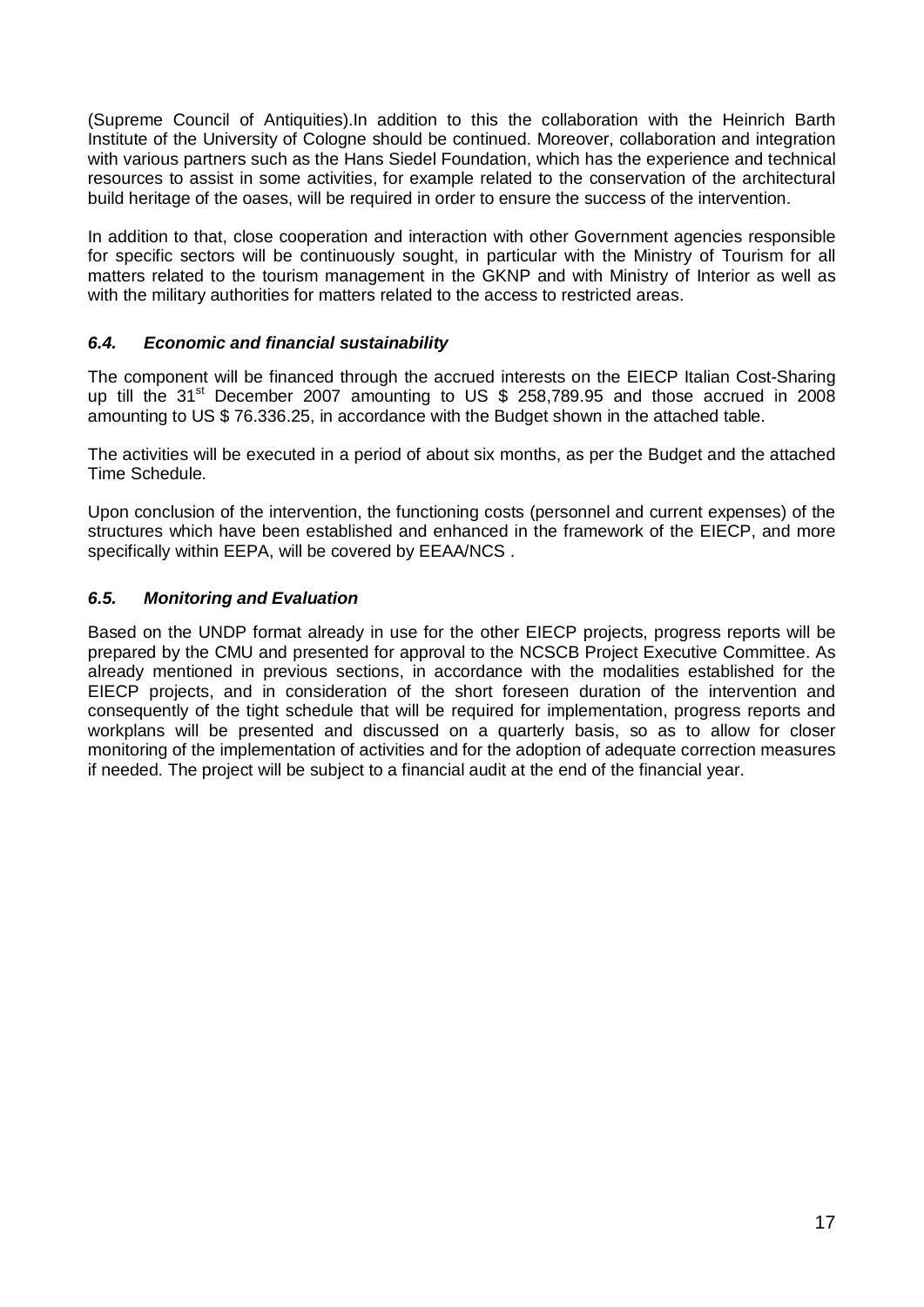# <span id="page-19-0"></span>**7. ANNEX**

# <span id="page-19-1"></span>*7.1. Annex 1: Acronyms*

| DCGS,   | Directorate General of Cooperation for Development (Italian)                                                          |
|---------|-----------------------------------------------------------------------------------------------------------------------|
| EEAA,   | <b>Egyptian Environmental Affairs Agency</b>                                                                          |
| EEPA,   | Enhancement of the Egyptian Protected Areas                                                                           |
| EIECP,  | Egyptian-Italian Environmental Cooperation Programme                                                                  |
| GKNP,   | <b>Gilf El Kebir National Park</b>                                                                                    |
| IDES,   | Italian Egyptian Debt Swap                                                                                            |
| IUCN,   | International Union for the Conservation of Nature                                                                    |
| NCS,    | <b>Nature Conservation Sector</b>                                                                                     |
| NCSCB,  | Nature Conservation Sector Capacity Buildings Project                                                                 |
| NGO,    | Non Governmental Organization                                                                                         |
| PA,     | <b>Protected Area</b>                                                                                                 |
| PAMU,   | Protected Area Management Unit                                                                                        |
| PANV,   | Protected Area of New Valley Project                                                                                  |
| PCU,    | <b>Program Coordination Unit</b>                                                                                      |
| PMU,    | <b>Project Management Unit</b>                                                                                        |
| SAMSON, | Centro di ricerca Inter-universitario sulle società antiche del Nordafrica, del Sahara e<br>dell'Oriente Meditteraneo |
| TSU,    | <b>Technical Support Unit</b>                                                                                         |
| UNDP,   | United Nation for Development Program                                                                                 |
| WDNP,   | <b>White Desert National Park</b>                                                                                     |
| WRPA,   | Wadi el Rayan Protected Area                                                                                          |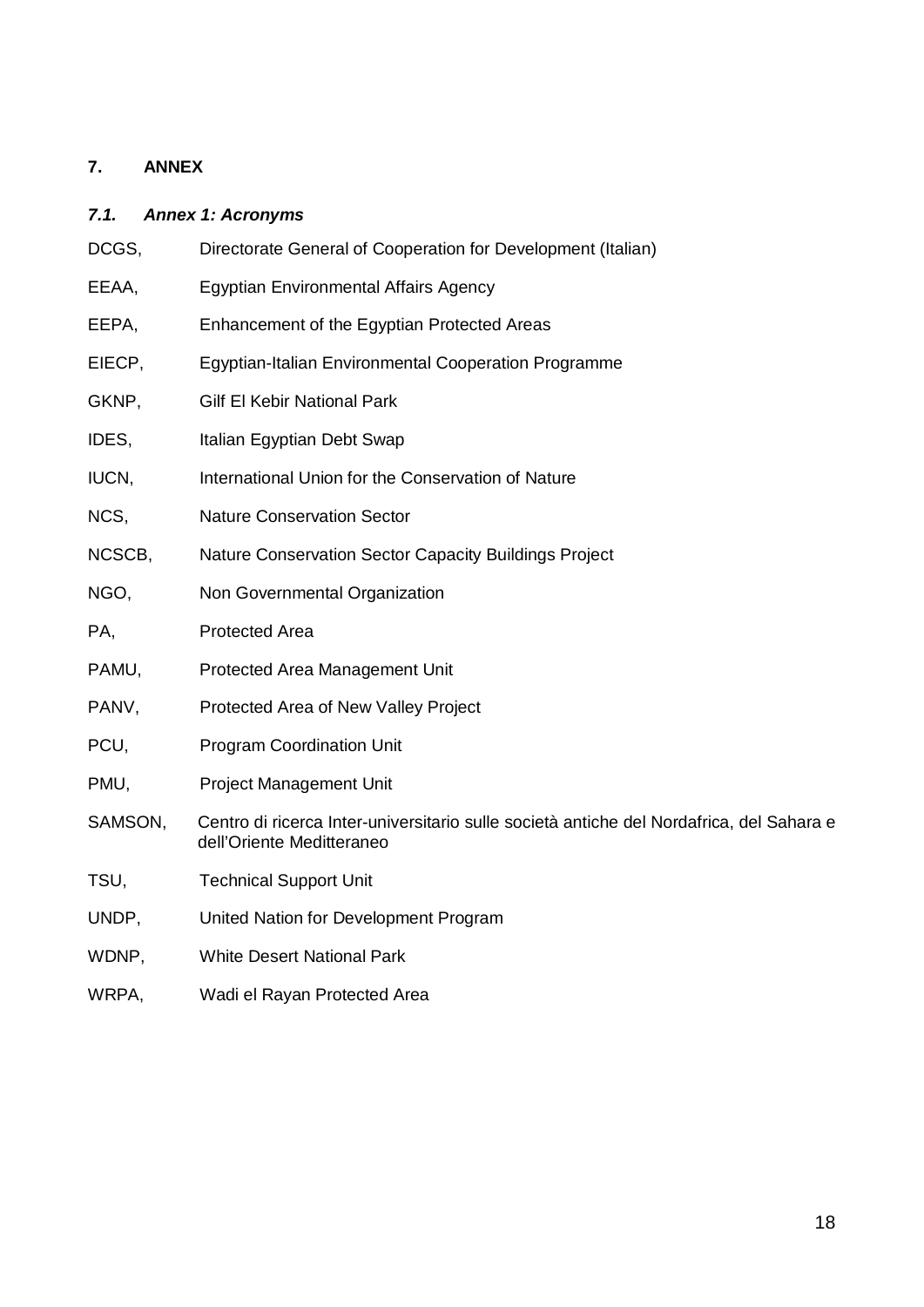# <span id="page-20-0"></span>*7.2. Annex 2: Financial Budget and Time Table*

# <span id="page-20-1"></span>*7.3. Annex 3: Logical Framework*

| Activities                                                                                                                                                                                                | Indicators | <b>MOV</b>   | <b>Key Activities</b>                                      | Inputs                         |  |  |  |
|-----------------------------------------------------------------------------------------------------------------------------------------------------------------------------------------------------------|------------|--------------|------------------------------------------------------------|--------------------------------|--|--|--|
| Development Objective: The management of the Western Desert Protected Areas, and in particular WDNP and GKNP, is                                                                                          |            |              |                                                            |                                |  |  |  |
| enhanced with the participation of local stakeholders, contributing to the conservation of the natural and cultural heritage and<br>to the sustainable economic development of communities in the region. |            |              |                                                            |                                |  |  |  |
| Activity 1:<br>Restoration                                                                                                                                                                                |            | Site visit   | Restoration activities in Gilf el                          | <b>International Personnel</b> |  |  |  |
| activities in Gilf el Kebir                                                                                                                                                                               |            |              | Kebir National Park, namely                                |                                |  |  |  |
| National Park, namely The                                                                                                                                                                                 |            | Review<br>of | The Swimmers Cave and                                      | Administrative Support         |  |  |  |
| Swimmers Cave and Foggini-                                                                                                                                                                                |            | documents    | Foggini-Misticawi<br>Animals                               |                                |  |  |  |
| Misticawi Animals Cave in                                                                                                                                                                                 |            |              | Cave in Wadi Sura area                                     | Contracts                      |  |  |  |
| Wadi Soura area.                                                                                                                                                                                          |            |              | Such<br>activities<br>will<br>be                           |                                |  |  |  |
|                                                                                                                                                                                                           |            |              | developed through:                                         | Reporting                      |  |  |  |
| The<br>cultural<br>heritage                                                                                                                                                                               |            |              | • Preliminary<br>assessment                                |                                |  |  |  |
| intervention in Gilf Kebir has a                                                                                                                                                                          |            |              | mission (10 days) carried                                  | <b>Survey and Studies</b>      |  |  |  |
| twofold aim: a) enhancing,                                                                                                                                                                                |            |              | Italian<br>out<br>by<br>two                                |                                |  |  |  |
| protecting and restoring the                                                                                                                                                                              |            |              | archaeologists, an Egyptian                                | Training                       |  |  |  |
| rock arts of Wadi Sura Cave                                                                                                                                                                               |            |              | two<br>Italian<br>geologist,                               |                                |  |  |  |
| (Cave of the swimmers) and                                                                                                                                                                                |            |              | restorers and two experts                                  |                                |  |  |  |
| Foggini-Misticawi<br>Cave                                                                                                                                                                                 |            |              | appointed by the SCA. The                                  |                                |  |  |  |
| (Animals<br>cave),<br>b)<br>and                                                                                                                                                                           |            |              | aim of this assessment                                     |                                |  |  |  |
| integrating the sustainable                                                                                                                                                                               |            |              | mission is to analyze the                                  |                                |  |  |  |
| environmental management of                                                                                                                                                                               |            |              | status of conservation of the                              |                                |  |  |  |
| the existing Gilf el Kebir                                                                                                                                                                                |            |              | rock arts in the two caves,                                |                                |  |  |  |
| National Park (GKNP), in view                                                                                                                                                                             |            |              | from both geological and                                   |                                |  |  |  |
| of the tourist activities                                                                                                                                                                                 |            |              | archaeological<br>points<br>οf                             |                                |  |  |  |
|                                                                                                                                                                                                           |            |              | and develop<br>view,<br>an                                 |                                |  |  |  |
|                                                                                                                                                                                                           |            |              | accurate plan of restoration.                              |                                |  |  |  |
|                                                                                                                                                                                                           |            |              | • Second phase (about 40                                   |                                |  |  |  |
|                                                                                                                                                                                                           |            |              | days) carried out by three                                 |                                |  |  |  |
|                                                                                                                                                                                                           |            |              | Italian archaeologists, an                                 |                                |  |  |  |
|                                                                                                                                                                                                           |            |              | Egyptian geologist,<br>three                               |                                |  |  |  |
|                                                                                                                                                                                                           |            |              | Italian<br>restorers,<br>three                             |                                |  |  |  |
|                                                                                                                                                                                                           |            |              | experts appointed by the                                   |                                |  |  |  |
|                                                                                                                                                                                                           |            |              | SCA and a photographer.                                    |                                |  |  |  |
|                                                                                                                                                                                                           |            |              | Such phase will aim at                                     |                                |  |  |  |
|                                                                                                                                                                                                           |            |              | implementing<br>the                                        |                                |  |  |  |
|                                                                                                                                                                                                           |            |              | abovementioned<br>of<br>plan                               |                                |  |  |  |
|                                                                                                                                                                                                           |            |              | restoration and protection of                              |                                |  |  |  |
|                                                                                                                                                                                                           |            |              | the two caves and will entail                              |                                |  |  |  |
|                                                                                                                                                                                                           |            |              | aimed<br>activities<br>at the                              |                                |  |  |  |
|                                                                                                                                                                                                           |            |              | consolidation of the rock, the                             |                                |  |  |  |
|                                                                                                                                                                                                           |            |              | restoration of the caves'                                  |                                |  |  |  |
|                                                                                                                                                                                                           |            |              | paintings and the cleaning                                 |                                |  |  |  |
|                                                                                                                                                                                                           |            |              | and enhancement of the                                     |                                |  |  |  |
|                                                                                                                                                                                                           |            |              | paintings. All the operations                              |                                |  |  |  |
|                                                                                                                                                                                                           |            |              | be<br>described,<br>will<br>and                            |                                |  |  |  |
|                                                                                                                                                                                                           |            |              | recorded<br>with multimedia                                |                                |  |  |  |
|                                                                                                                                                                                                           |            |              | tools. During such phase "on                               |                                |  |  |  |
|                                                                                                                                                                                                           |            |              | the job" training activities in                            |                                |  |  |  |
|                                                                                                                                                                                                           |            |              | restoration will be addressed                              |                                |  |  |  |
|                                                                                                                                                                                                           |            |              | to the experts of the SCA.                                 |                                |  |  |  |
|                                                                                                                                                                                                           |            |              | • The restoration work will                                |                                |  |  |  |
|                                                                                                                                                                                                           |            |              | be reported on a "diary", as                               |                                |  |  |  |
|                                                                                                                                                                                                           |            |              | well as documented and<br>illustrated on scientific basis. |                                |  |  |  |
|                                                                                                                                                                                                           |            |              |                                                            |                                |  |  |  |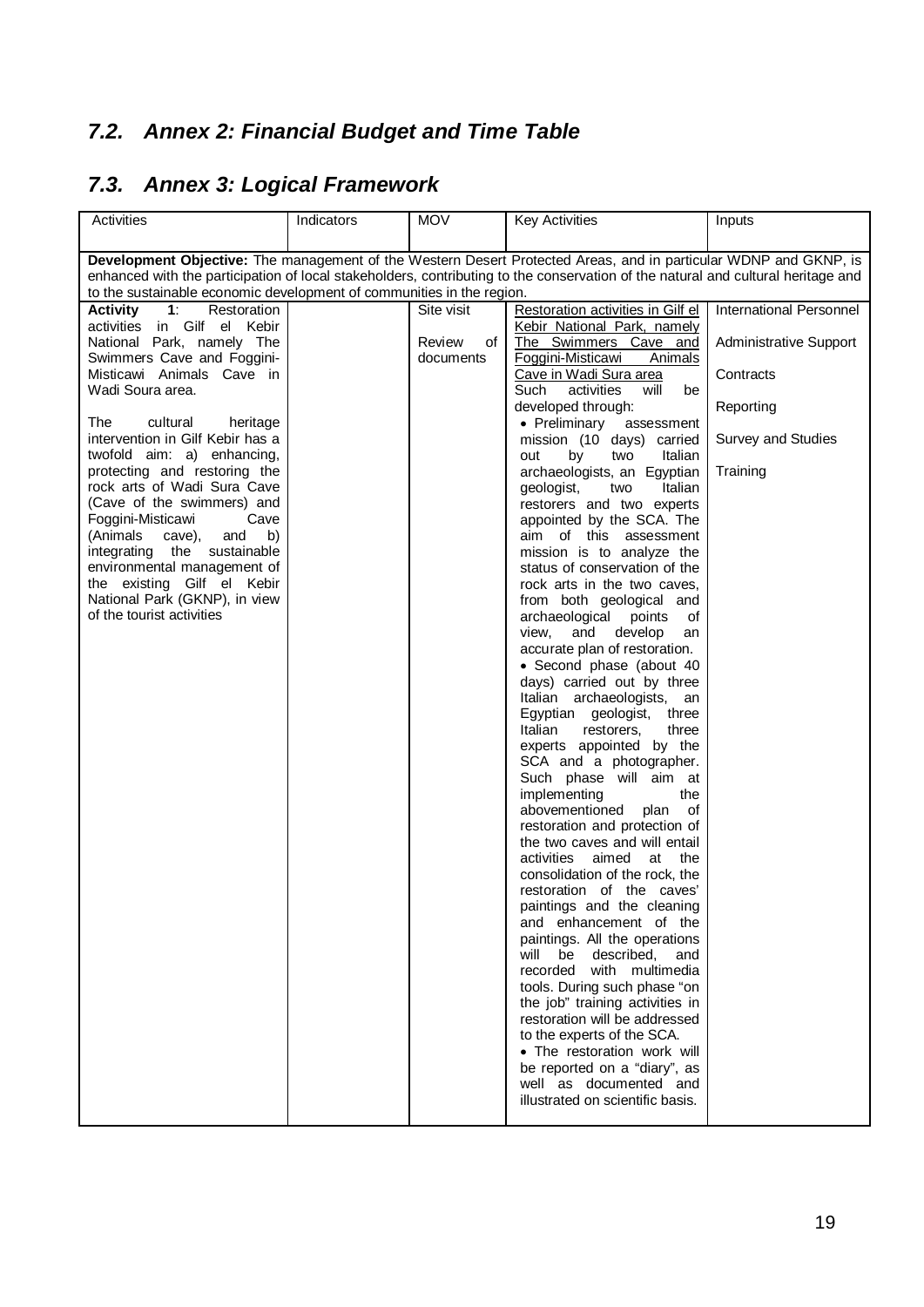| Activities                                                                                                                                                                                                                                                                                                                                                                                                                                                                                                                                                                                                      | Indicators                                                                                                                                                                                                     | <b>MOV</b>                                                                                         | <b>Key Activities</b>                                                                                                                                                                                                                                                                                                                                                                                                                                                                                                      | Inputs                                                                                                                                                                                                                          |
|-----------------------------------------------------------------------------------------------------------------------------------------------------------------------------------------------------------------------------------------------------------------------------------------------------------------------------------------------------------------------------------------------------------------------------------------------------------------------------------------------------------------------------------------------------------------------------------------------------------------|----------------------------------------------------------------------------------------------------------------------------------------------------------------------------------------------------------------|----------------------------------------------------------------------------------------------------|----------------------------------------------------------------------------------------------------------------------------------------------------------------------------------------------------------------------------------------------------------------------------------------------------------------------------------------------------------------------------------------------------------------------------------------------------------------------------------------------------------------------------|---------------------------------------------------------------------------------------------------------------------------------------------------------------------------------------------------------------------------------|
|                                                                                                                                                                                                                                                                                                                                                                                                                                                                                                                                                                                                                 |                                                                                                                                                                                                                |                                                                                                    |                                                                                                                                                                                                                                                                                                                                                                                                                                                                                                                            |                                                                                                                                                                                                                                 |
| Activity 2. NCS capacity and<br>resources for conservation in<br>the Protected areas enhanced:<br>EEAA/NCS institutional and<br>operational<br>capacity<br>to<br>implement conservation in the<br>Desert<br>Western<br>Protected<br>Areas (WDNP, GKNP, WRPA,<br>Siwa- PA) will be enhanced at<br>the central and local level<br>through strengthening of the<br>PAMUs,<br>development<br>οf<br>capabilities<br>technical<br>and<br>human resources, upgrading<br>of the management Plans of<br>the targeted PAs, in full<br>coordination and collaboration<br>with local authorities<br>and<br>interest groups. | Number<br>οf<br>PAMU staff<br>Records<br>οf<br>training<br>programs<br>Reports<br>and<br>records<br>οf<br><b>PAMUs activities</b><br>Equipment<br>available for PA<br>staff<br>and<br>management<br>operations | Survey<br>of<br>physical and<br>human<br>resources<br>available for<br><b>PAMUs</b><br>Site visits | Consolidate and upgrade the<br>PAMU <sub>s.</sub><br>Consolidate<br>the<br>functioning of the Protected<br>Area<br>Management<br>Unit<br>(PAMU) for the White Desert<br>Protected Area, and support<br>establishment<br>of a<br>the<br>management unit for the<br>GKNP to be based in Dahkla,<br>through:<br>• Recruitment of additional<br>staff.<br>• Support the recruitment of<br><b>Ticket Collectors</b><br>· Provision of training for<br>PAMU staff.<br>• Support the daily activities<br>of the two PAMUs         | Salaries for<br>national<br>personnel<br><b>Mission Costs</b><br><b>National Consultants</b><br>Training<br>Equipment<br>Administrative Support<br>International<br>consultants<br>Contracts<br>Reporting<br>Survey and Studies |
|                                                                                                                                                                                                                                                                                                                                                                                                                                                                                                                                                                                                                 | Planning<br>tools<br>and background<br>studies available                                                                                                                                                       | Review<br>of<br>documents                                                                          | monitoring<br>Enhance<br>and<br>survey of the natural<br>and<br>cultural resources of the Pas.<br>Foster the development and<br>dissemination of advanced<br>planning<br>and<br>monitoring<br>tools.<br>White Desert National Park:<br>consolidate<br>the<br>existing<br>monitoring<br>scheme<br>and<br>implement future activities.<br>Gilf el Kebir National Park:<br>establish a simple monitoring<br>Such monitoring<br>scheme.<br>scheme will represent<br>a<br>model to be replicated in<br>other sectors of the PA. |                                                                                                                                                                                                                                 |
|                                                                                                                                                                                                                                                                                                                                                                                                                                                                                                                                                                                                                 | Support<br>staff<br>technical<br>and<br>consultants<br>provided<br>for<br>project activities                                                                                                                   | Reports<br>of<br>activities                                                                        | Provide<br>managerial<br>and<br>technical support to activities<br>in the PAs. Provide technical,<br>managerial<br>and<br>administrative support to the<br>project activities in the 4 PAs<br>(White Desert, Gilf El Kebir,<br>Siwa, Wady Rayan), which<br>will also promote enhanced<br>integration and coordination<br>with<br>the<br>other<br>project<br>components.                                                                                                                                                    |                                                                                                                                                                                                                                 |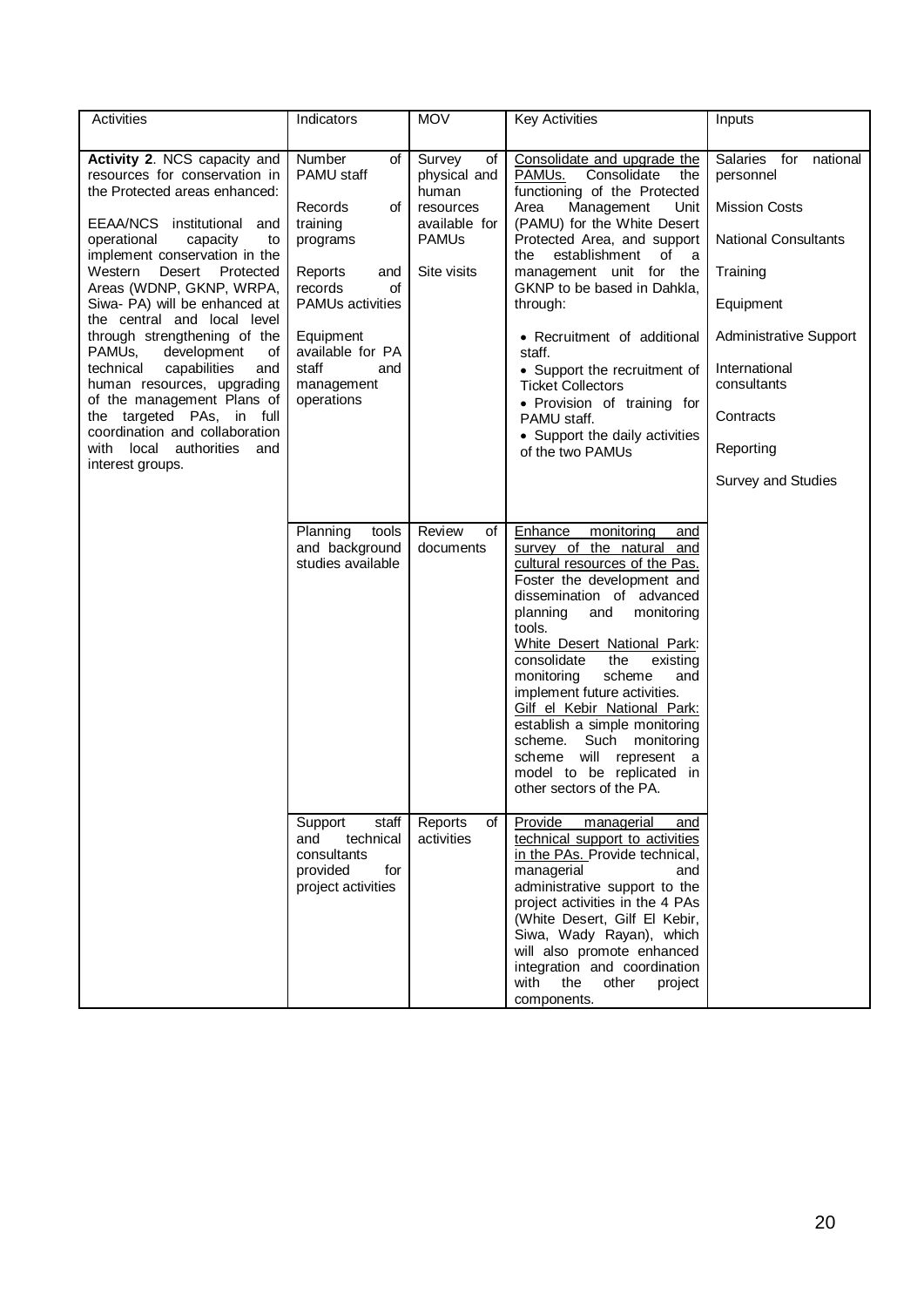| Activities                             | Indicators | <b>MOV</b>    | <b>Key Activities</b>             | Inputs                      |
|----------------------------------------|------------|---------------|-----------------------------------|-----------------------------|
|                                        |            |               |                                   |                             |
| <b>Activity 3. Target areas better</b> |            | Site visits   | Make operational WDNP fee         |                             |
| managed and controlled, and            |            |               | Enhance<br>system.<br>the         | Allowances<br>and           |
| sound ecotourism promoted.             |            | EEAA          | operational fee system for the    | salaries for<br>national    |
|                                        |            | records<br>οf | WDNP, in accordance with          | personnel                   |
| Visitor<br>use<br>and<br>other         |            | revenues      | the<br>relevant<br>ministerial    |                             |
| legitimate human uses of the           |            | from visitor  | decree, starting the issuing of   | <b>Mission Costs</b>        |
| areas are more effectively             |            | fee system    | tickets from the main office in   |                             |
| managed and controlled, in             |            |               | Farafra. The revenues from        | <b>National Consultants</b> |
| collaboration with user groups,        |            |               | the visitor fees should be        |                             |
| ensuring preservation of the           |            |               | subsequently allocated<br>to      | Equipment                   |
| protected areas main values            |            |               | ensure appropriate levels of      |                             |
| contributing<br>and<br>to<br>the       |            |               | management of the PA,             | Administrative Support      |
| financial<br>sustainability<br>of      |            |               | contributing at guaranteeing      |                             |
| management efforts, while              |            |               | financial sustainability to the   | Contracts                   |
| ecotourism opportunities in the        |            |               | management activities in the      |                             |
| area<br>are<br>improved,               |            |               | PA. To ensure an appropriate      | Reporting                   |
| example<br>representing<br>οf          |            |               | collection<br>system<br>an        |                             |
| environmentally-<br>innovative,        |            |               | agreement with the Tourist        | Survey and Studies          |
| compatible,<br>economic                |            |               | office in Baharia will be         |                             |
| activities.                            |            |               | established.                      | Training                    |
|                                        |            | Site visits   | Enhance the already existing      |                             |
|                                        |            |               | infrastructures and facilities    |                             |
|                                        |            | Record<br>οf  | for the visitors.                 |                             |
|                                        |            | assets        | Enhance the infrastructures       |                             |
|                                        |            |               | and facilities in order to        |                             |
|                                        |            |               | improve their function and        |                             |
|                                        |            |               | use.                              |                             |
|                                        |            |               | Siwa-PA: Setting<br>up<br>the     |                             |
|                                        |            |               | Visitor<br>Centre<br>the<br>and   |                             |
|                                        |            |               | surrounding area.                 |                             |
|                                        |            |               | <u>WRPA:</u><br>Finalizing<br>the |                             |
|                                        |            |               | surrounding landscape             |                             |
|                                        |            |               | WRPA:<br>Consolidate<br>the       |                             |
|                                        |            |               | connection<br>between<br>the      |                             |
|                                        |            |               | Visitor Center of WRPA and        |                             |
|                                        |            |               | the Visitor Center of Medinet     |                             |
|                                        |            |               | Madi,<br>through<br>the           |                             |
|                                        |            |               | construction of a short track.    |                             |
|                                        |            |               | WDNP: Consolidating<br>and        |                             |
|                                        |            |               | enhancing the set up of           |                             |
|                                        |            |               | Farafra Visitor Centre and its    |                             |
|                                        |            |               | surrounding area, through         |                             |
|                                        |            |               | landscaping improvements.         |                             |
|                                        |            |               | GKNP: Setting<br>up<br>the        |                             |
|                                        |            |               | Visitors' Information Centre in   |                             |
|                                        |            |               | Dahkla.                           |                             |
|                                        |            |               |                                   |                             |
|                                        |            | Site visits   | Develop<br>interpretation         |                             |
|                                        |            |               | facilities<br>and<br>signage.     |                             |
|                                        |            |               | Develop basic interpretation      |                             |
|                                        |            |               | facilities and signage system     |                             |
|                                        |            |               | for the WDNP, including           |                             |
|                                        |            |               | symbolic monuments at the         |                             |
|                                        |            |               | main entrances, directional       |                             |
|                                        |            |               | signage, and behavioural or       |                             |
|                                        |            |               | information signposts at key      |                             |
|                                        |            |               | points.                           |                             |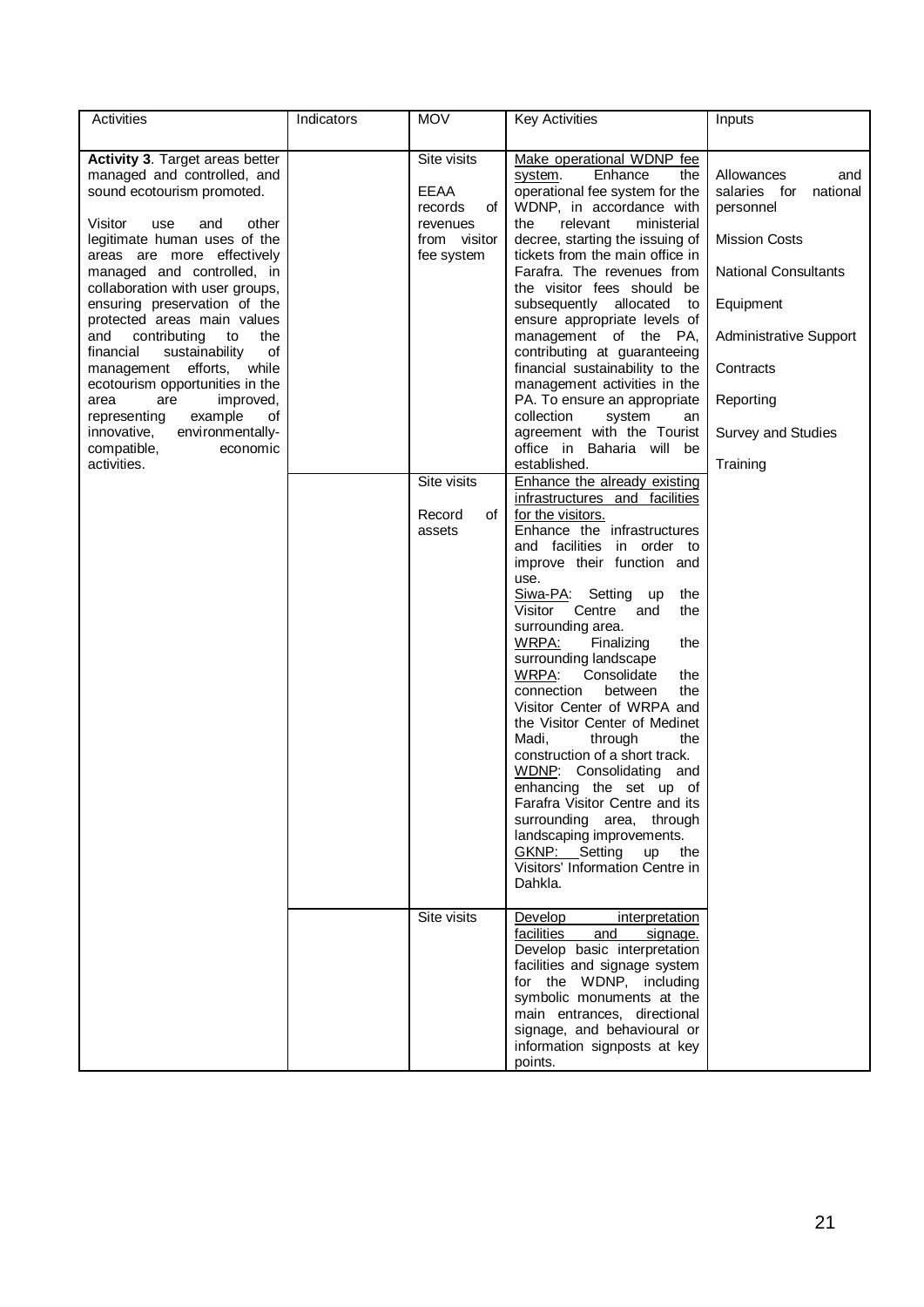| Activities                                                                                                                   | Indicators                                                         | <b>MOV</b>                                               | <b>Key Activities</b>                                                                                                       | Inputs                                                 |
|------------------------------------------------------------------------------------------------------------------------------|--------------------------------------------------------------------|----------------------------------------------------------|-----------------------------------------------------------------------------------------------------------------------------|--------------------------------------------------------|
| <b>Activity 4. Community support</b><br>activities<br>initiated<br>and<br>communication improved.                            | Number<br>of<br>publications and<br>other<br>items<br>produced     | Survey<br>οf<br>publications<br>and<br>other<br>outreach | Produce<br>information<br>and<br>communication tools.<br>Produce a set of information<br>and outreach tools, such as        | <b>International Personnel</b><br><b>Mission Costs</b> |
| Park<br>and<br>tourism-related<br>community support initiatives<br>aimed at fostering employment                             |                                                                    | tools<br>available for<br>distribution                   | brochures, maps or leaflets in<br>languages<br>several<br>with<br>advices for visitors on rules                             |                                                        |
| generation<br>and<br>income<br>opportunities and widening the<br>for<br>the<br>awareness<br>conservation of the natural      |                                                                    | to the public<br>at the PAs<br>or at NCS<br>central      | and regulations in the two<br>PAs of Siwa and Wadi el<br>Rayan, as well as other high<br>quality communication tools,       | <b>National Consultants</b>                            |
| and cultural heritage of the<br>PAs and adjacent areas, as<br>of<br>elements<br>the<br>pivotal<br>development of ecotourism. |                                                                    | offices                                                  | guides or information pages<br>accessible via the internet.<br>Siwa- Protected Area: editing<br>and printing a pocket guide | Contracts                                              |
|                                                                                                                              |                                                                    |                                                          | and an illustrative brochure.<br>Wadi el Rayan Protected<br>Area: editing and printing an<br>illustrative brochure.         | Communication                                          |
|                                                                                                                              |                                                                    |                                                          | Develop<br>an<br>appropriate<br>visibility program to enhance<br>the results achieved during                                |                                                        |
|                                                                                                                              |                                                                    |                                                          | Egyptian<br>Italian<br>the<br>$-$<br>Environmental Cooperation<br>Program.                                                  |                                                        |
|                                                                                                                              | <b>NGOs</b><br>Local<br>engaged<br>in<br>management of<br>visitor  | * Site visit                                             | Carry out public awareness<br>and environmental education<br>activities focusing on the PAs<br>and foster the sustainable   |                                                        |
|                                                                                                                              | information<br>facilities<br>associated<br>to                      |                                                          | socio-economic development<br>of the local communities.<br>Carry out public awareness                                       |                                                        |
|                                                                                                                              | the PAs<br>Local community                                         |                                                          | activities and engage the<br>local<br>communities<br>and<br>locally-based Associations, in                                  |                                                        |
|                                                                                                                              | (i.e.<br>women,<br>children/schools)<br>participating<br>in        |                                                          | the management of the visitor<br>information facilities to be<br>established in the premises                                |                                                        |
|                                                                                                                              | public<br>awareness<br>activities<br>and                           |                                                          | attached to the PAMUs<br>headquarters and satellite<br>offices, also by contributing to                                     |                                                        |
|                                                                                                                              | environmental<br>education<br>laboratory.                          |                                                          | the preparation of interpretive<br>panels and displays on the<br>main features of the four                                  |                                                        |
|                                                                                                                              | Local community                                                    |                                                          | Protected Areas.<br>Support the selected NGOs<br>for the management of the<br>three Visitors<br>Centres,                    |                                                        |
|                                                                                                                              | engaged in the<br>plan of activities<br>of the Visitor             |                                                          | through the<br>recruitment,<br>within the NGO, of a<br>consultant.                                                          |                                                        |
|                                                                                                                              | Centers<br>(i.e.<br>Siwa and WD<br>handicraft<br>activities<br>for |                                                          | Carrying out a pilot project, at<br>the WDNP Visitor Center,<br>aimed at developing an<br>environmental<br>education        |                                                        |
|                                                                                                                              | handicraft<br>shops)                                               |                                                          | laboratory.<br>Foster the sustainable socio-<br>economic development of the                                                 |                                                        |
|                                                                                                                              |                                                                    |                                                          | local communities, through<br>the enhancement of the<br>functionality of the VCs                                            |                                                        |
|                                                                                                                              |                                                                    |                                                          | surrounding structures.                                                                                                     |                                                        |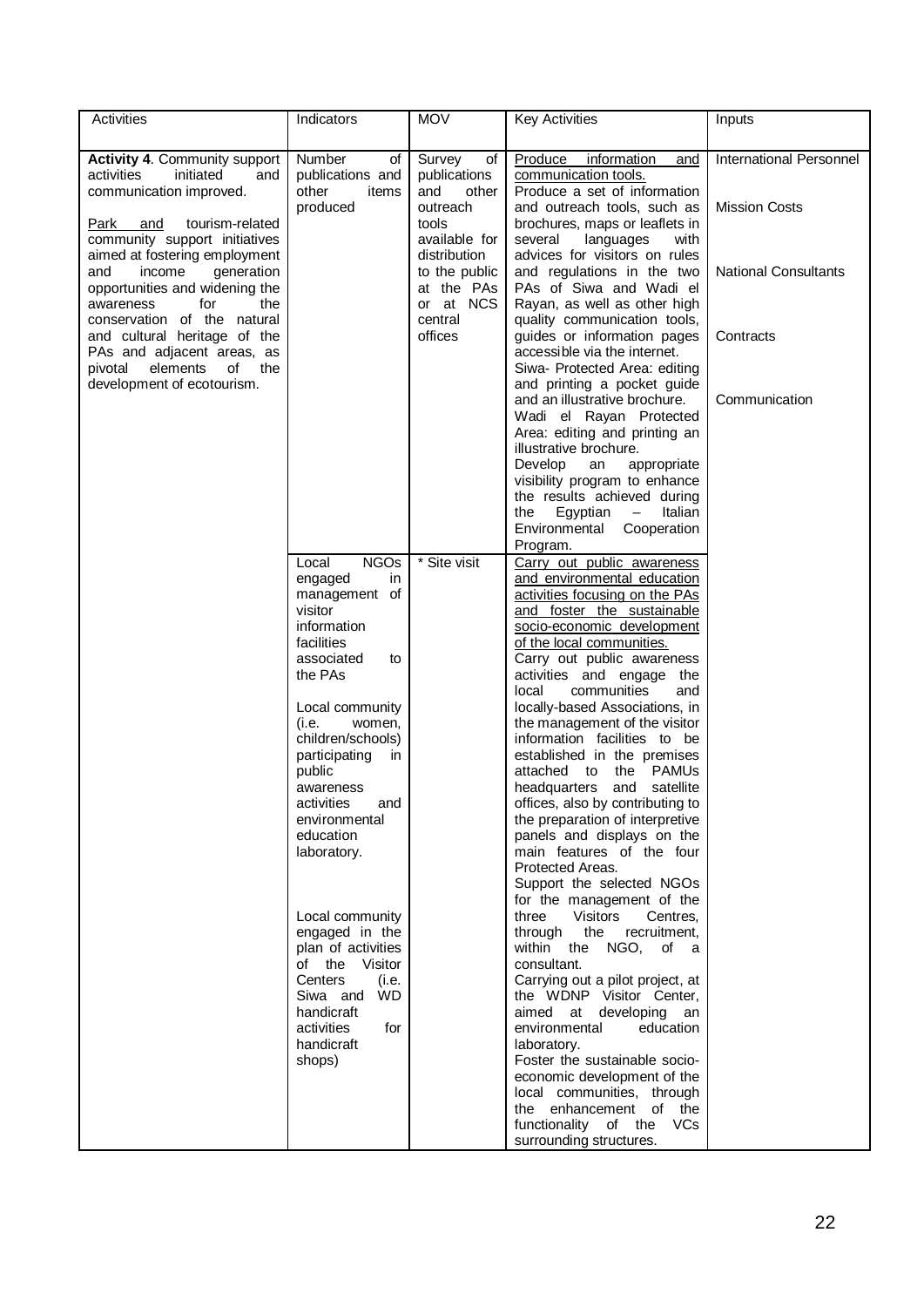# <span id="page-24-0"></span>*7.4. Annex 4: GENERAL WORKPLAN for the restoration activities (Activity 1)*

# **Preliminary assessment mission**

| <b>Expected</b><br><b>Activity</b> | Time frame                                                            | <b>Planned Key activities</b>                                                                                                                                                                                                                                                                                                                                                                            | <b>Experts</b> |
|------------------------------------|-----------------------------------------------------------------------|----------------------------------------------------------------------------------------------------------------------------------------------------------------------------------------------------------------------------------------------------------------------------------------------------------------------------------------------------------------------------------------------------------|----------------|
|                                    |                                                                       | Geomorphology: recording of the<br>main<br>geomorphologic features of the 2 Caves. Expertise<br>of their conservation state. Consulting<br>for<br>restoration devices.                                                                                                                                                                                                                                   | 1 consultant   |
| Assessment<br>For Cave of          | <b>Swimmers</b><br>$(10 \text{ Days})$<br>And<br>restorers in charge. | Archaeology: Geo-archaeological consideration of<br>the 2 Caves; consulting on the conservation state<br>and restoration strategy; consulting with the geology<br>specialist; planning of the following phase;<br>photographs, descriptions and illustrations drafts.                                                                                                                                    | 2 consultants  |
| Foggini/Mistekawi                  |                                                                       | Restoration: assessment of the general state of<br>the two Caves/Shelters of Wadi Sura: SWIMMERS<br>and FOGGINI MISTEKAWI.<br>Preliminary, attentive, observation via computer<br>and special lights of the scene groupings. Following<br>the preliminary survey, a specific plan of the<br>intervention (restoration, enhancement, protection<br>in view of public tourist use) will be designed by the | 2 consultant   |
|                                    |                                                                       | <b>SCA representatives</b>                                                                                                                                                                                                                                                                                                                                                                               | 2 members      |

# **Second Phase**

| <b>Expected</b><br>Activity                                                                                  | Time frame          | <b>Planned key activities</b>                                                                                                                                                                                                                                                                                                                                                                                                                                                                                                                          | <b>Experts</b> |
|--------------------------------------------------------------------------------------------------------------|---------------------|--------------------------------------------------------------------------------------------------------------------------------------------------------------------------------------------------------------------------------------------------------------------------------------------------------------------------------------------------------------------------------------------------------------------------------------------------------------------------------------------------------------------------------------------------------|----------------|
|                                                                                                              |                     | <b>Geomorphology:</b> Analysis and study of the rock<br>substrate in the framework of the general 1 consultant<br>characteristics of the Gilf region.                                                                                                                                                                                                                                                                                                                                                                                                  |                |
| <b>Restoration and</b><br>Conservation<br>activity at Cave of<br><b>Swimmers</b><br>And<br>Foggini/Mistekawi | $(40 \text{ Days})$ | <b>Archaeology:</b> Attentive<br>analysis<br>0f<br>the<br>representation scenes: study of colours, scene<br>groupings, statistics; dimensions of represented<br>subjects (man, woman, animals); categories of<br>animals; type of abstract representation. Inventory<br>of the rock art images for designing and 3 consultants<br>implementing a data base; Ethnographic analogies;<br>insertion of the 2 caves in the Central Saharan<br>Project for the "Restoration<br>framework.<br>diary": texts, illustrations, technical phases of<br>the work. |                |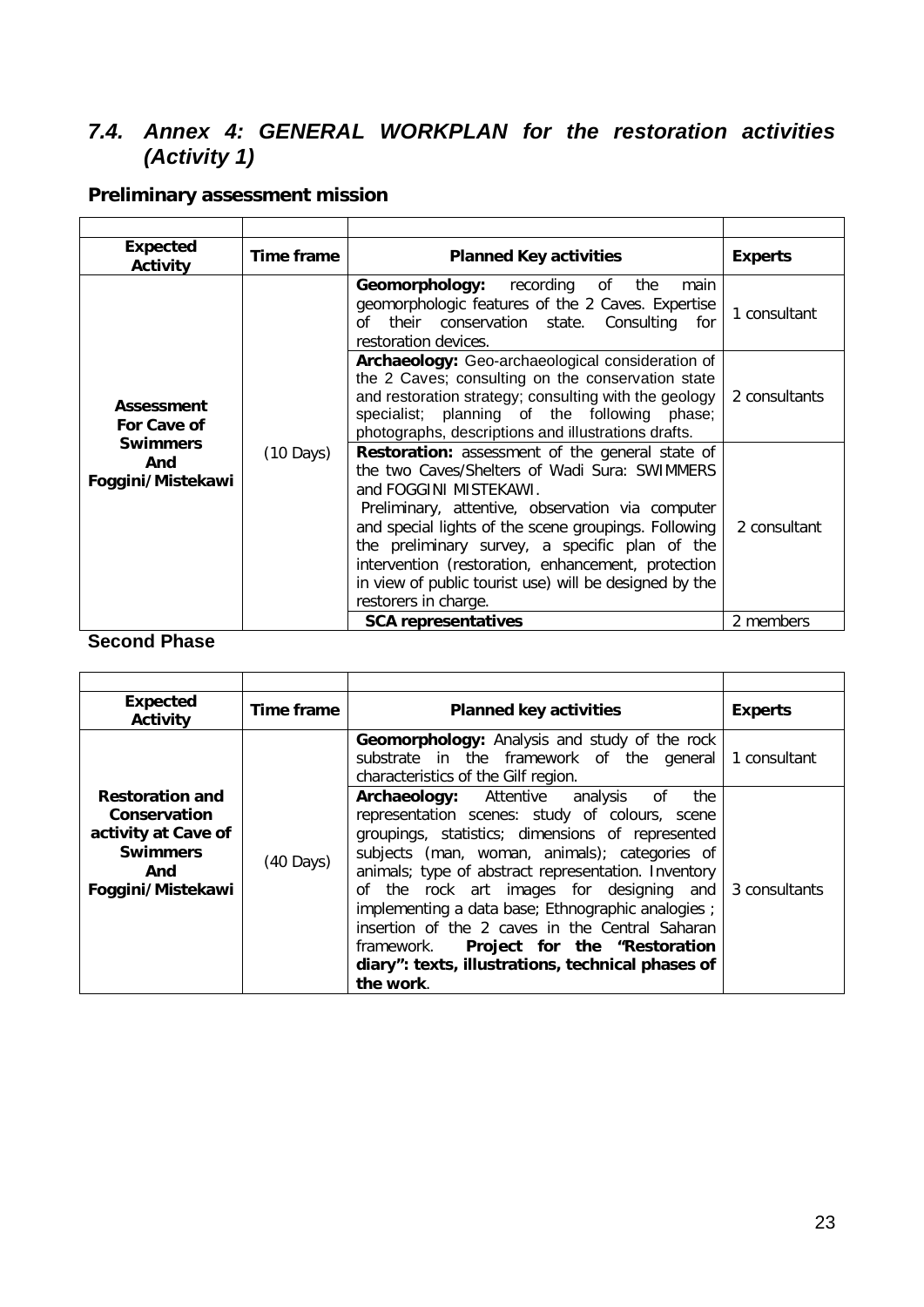|  | <b>SCA representatives</b><br><b>DIARY</b>                                                    | 3 members     |
|--|-----------------------------------------------------------------------------------------------|---------------|
|  |                                                                                               |               |
|  | archaeological scenario, will be carried out.                                                 |               |
|  | including the general setting and environmental-                                              |               |
|  | devices. Photographical reproduction and video,                                               | 1 consultant  |
|  | photographed, and recorded through electronic                                                 |               |
|  | Photography: The two rock art caves will be                                                   |               |
|  | will take part in the mission.                                                                |               |
|  | restorers experts for the SCA representatives which                                           |               |
|  | directed towards rock art - will be organised by the                                          |               |
|  | restoration/conservation technique - particularly                                             |               |
|  | TRAINING:<br>Field sessions<br><sub>on</sub>                                                  |               |
|  | may also be present.                                                                          |               |
|  | edges of the plateau, where rock art documents                                                | 3 consultants |
|  | through which transport vehicles usually pass at the                                          |               |
|  | This will be extended to including the land strip                                             |               |
|  | on the spot. Devices for protection will be<br>envisaged.                                     |               |
|  | the art panels, already selected, will be carried out                                         |               |
|  |                                                                                               |               |
|  |                                                                                               |               |
|  | Restoration, conservation and safeguard:<br>Restoration of damaged and endangered sections of |               |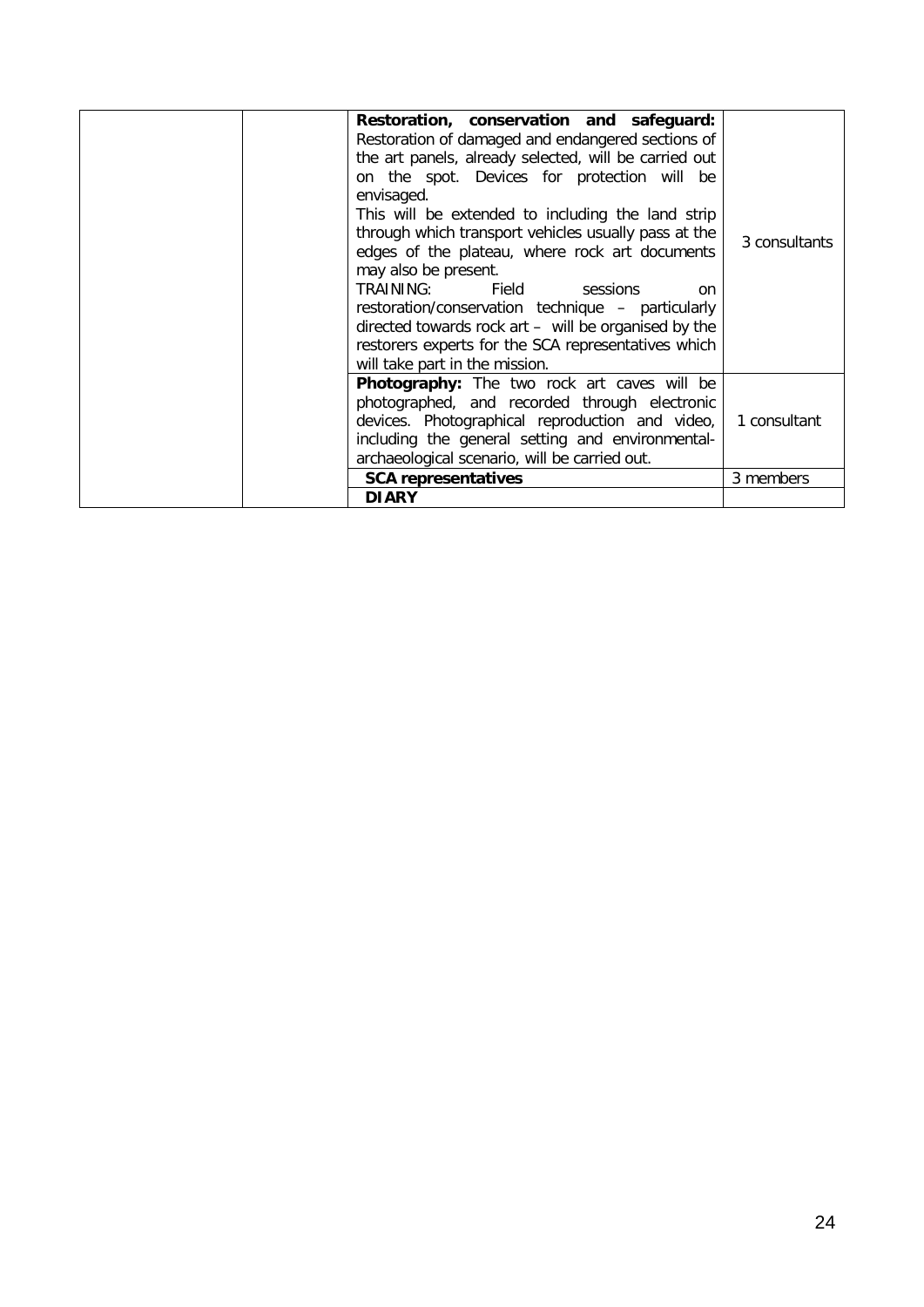# <span id="page-26-0"></span>*7.5. Annex 5.1: International consultants- TORS for the preliminary assessment mission*

# Senior Archaeologist – Scientific Co-ordination of the Mission

Senior archaeologist with acknowledged competence in the study of Northern African and Saharan prehistoric cultures. Acknowledged expertise in the recording and study of rock art in relation to the archaeological context. Long activity in Saharan surveying and excavations. Expertise in the outline of research projects and in the co-ordination of multidisciplinary scientific teams.

Tasks:

- Geo-archaeological consideration of the 2 Caves
- Consulting on the conservation state and restoration strategy
- Consulting with the geology specialist
- Planning of the following phase

# Archaeologist – Analysis, descriptions and line drawings of art-works

Archaeologist with acknowledged competence in Saharan and Egyptian prehistory. Curriculum in field-work and utilization of electronic devices for archaeology. Implementation of database for rock art. Collaboration in rock art recording and description.

Tasks:

- Preliminary recording (photos and drawings) of art images of the 2 Caves
- Project for a rock art- works data base
- Video recording of the trip
- Journal of fieldwork

# Geologist

Quaternary geologist with acknowledged competence in geoarchaeological reconstruction of the eastern Sahara. Bibliography in structural geology and geomorphology of the Egyptian Western Desert. Acknowledged curriculum in geological fieldwork.

Scientific competence in the following fields*:* 

- Geomorphological and idrogeological evaluation
- Palaeoenvironmental and palaeoclimatic reconstruction

Tasks:

- Analyzing the status of conservation of the rock substrate
- Geomorphological and idrogeological evaluation
- Palaeoenvironmental and palaeoclimatic reconstruction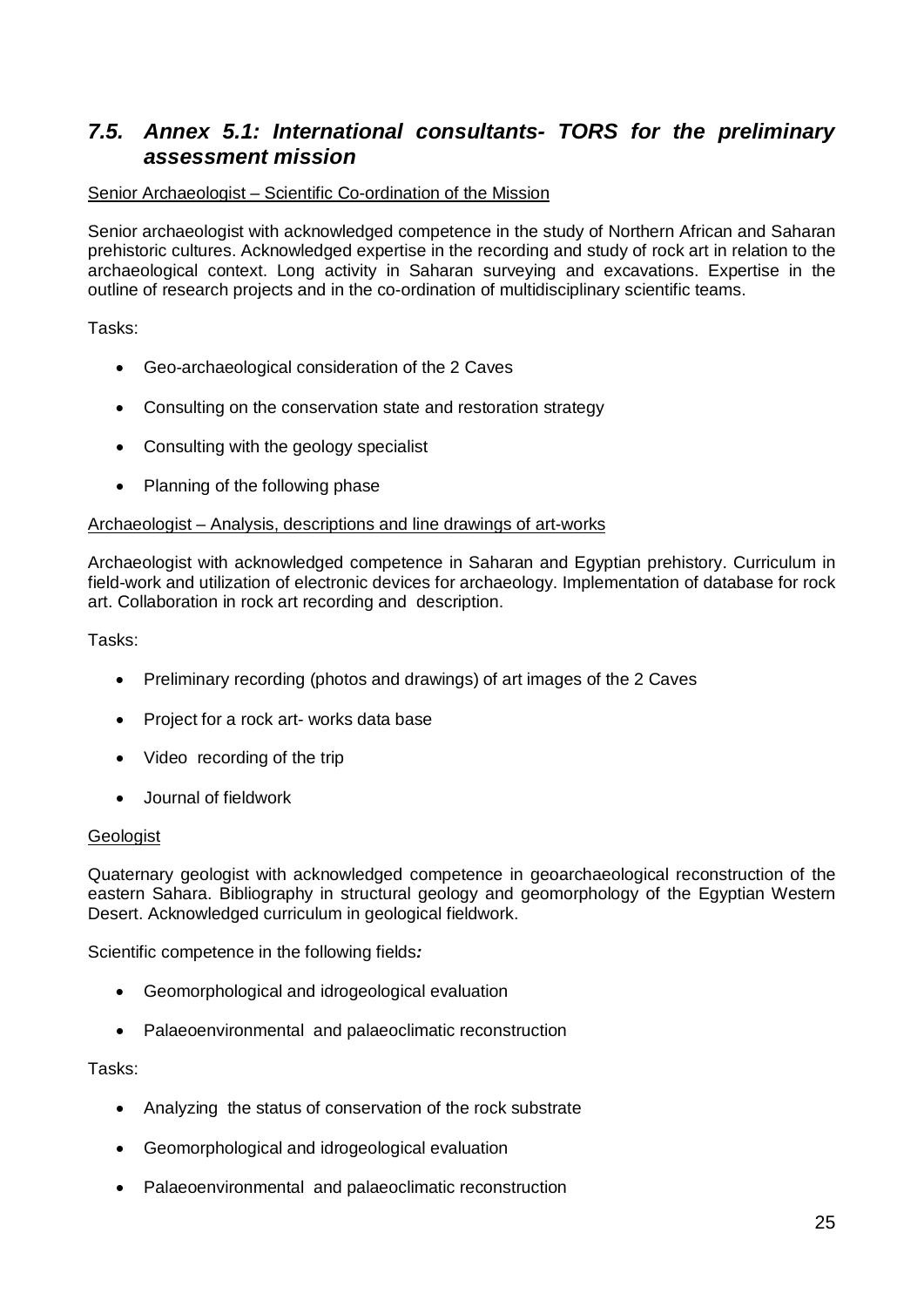• Consulting in view of restoration for the following phase

# Restorer (N. 2 Members)

Experience in restoration of ancient monuments, frescos and rock art. Experience in planning safeguard and protection of archaeological contexts.

Specialisation competence in the following fields:

- Pictorial restoration
- Restoration of rock art repertoires in desert landscapes
- Thermoigrometer and electromagnetic analyses on pigments
- Site's enhancement and protection in view of public tourist use

Tasks:

- Analyze the status of conservation of the rock arts
- Identify the plan of restoration for the following phase

# <span id="page-27-0"></span>*Annex 5.2: International consultants- TORS for the restoration intervention (40 days mission)*

Senior archaeologist – scientific co-ordination of the mission

Senior archaeologist with acknowledged competence in the study of Northern African and Saharan prehistoric cultures. Acknowledged expertise in the recording and study of rock art in relation to the archaeological context. Long activity in Saharan surveying and excavations. Expertise in the outline of research projects and in the co-ordination of multidisciplinary scientific teams.

Tasks:

- Geo-archaeological, multidisciplinary, study of the 2 Caves.
- Consulting on the restoration strategy
- Recording of the different phases of restoration work
- Setting of the art complex within the Saharan repertoire
- Consulting on the training component
- Elaboration of plans for enhancing and protecting rock art documents
- Final, scientific report
- Preparation of texts and illustration for a Diary publication

# Archaeologist – Analysis, descriptions and line drawings of art-works (N.2 Members)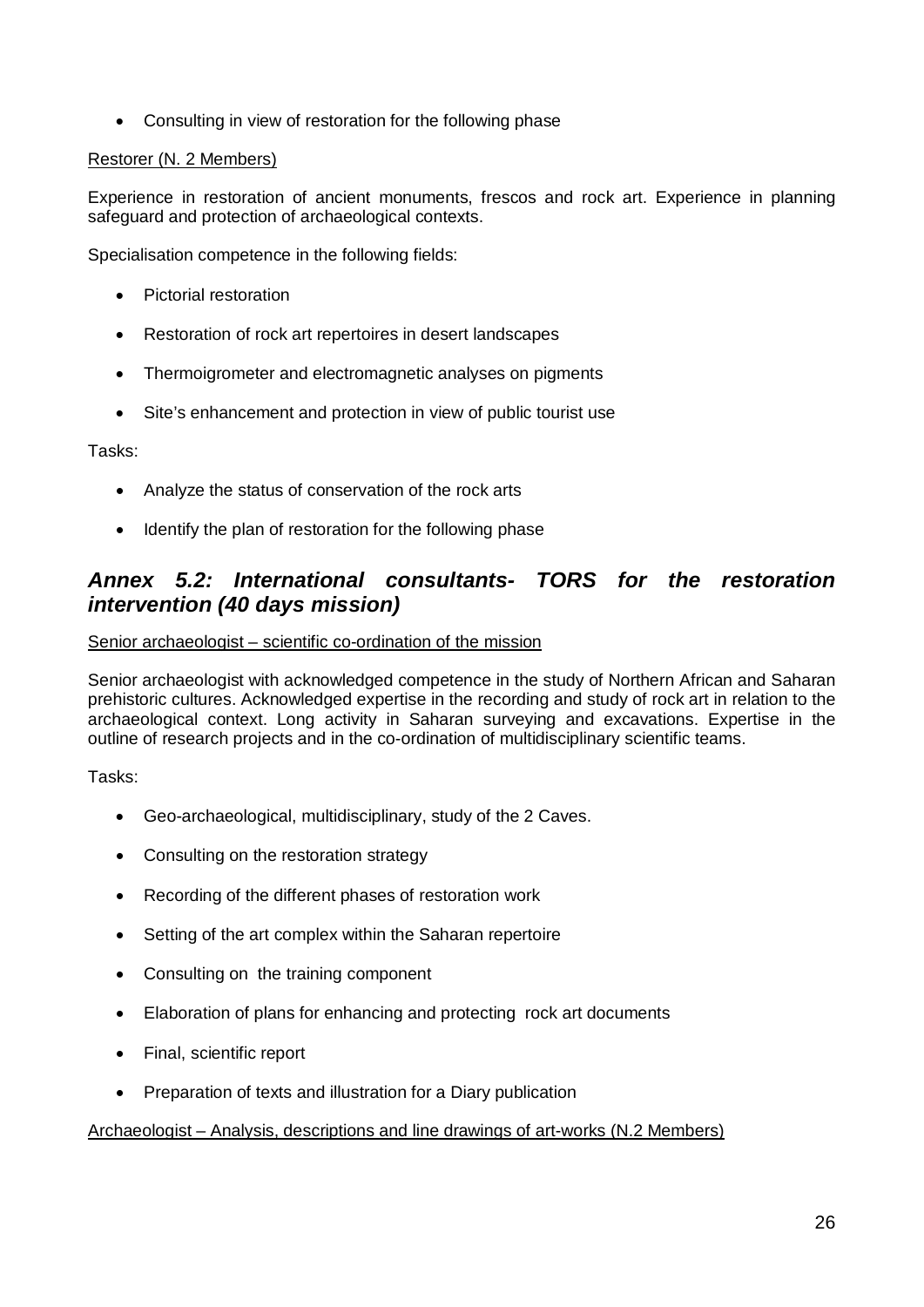Archaeologist with acknowledged competence in Saharan and Egyptian prehistory. Curriculum in field-work and utilization of electronic devices for archaeology. Implementation of database for rock art. Collaboration in rock art recording and description.

Tasks:

Complete recording (photos and drawings) of art images of the 2 Caves, scene groupings, statistics; dimensions of represented subjects; categories of animals; type of abstract representation. Ethnographic analogies.

- Recording of colours (Munsell Charts)
- Video of the restoration steps and phases
- Journal of fieldwork
- Collaboration in the training

# **Geologist**

Quaternary geologist with acknowledged competence in geoarchaeological reconstruction of the eastern Sahara. Bibliography in structural geology and geomorphology of the Egyptian Western Desert. Acknowledged curriculum in geological fieldwork.

Tasks:

- Geological outline of the 2 caves
- Description of the rock substrate
- Setting of the 2 caves in the context of the Wadi Sura geological framework
- Scientific report

# Restorers (N.3 members)

Experience in restoration of ancient monuments, frescos and rock art. Experience in planning safeguard and protection of archaeological contexts.

Tasks:

Restoration work will be divided between the 2 caves, for each of them the following activities will be foreseen:

- Analyze the status of conservation of the rock arts
- Cleaning
- Thermoigrometer and electromagnetic analyses on pigments
- Consolidation of damaged walls
- Restoration
- Training of local experts